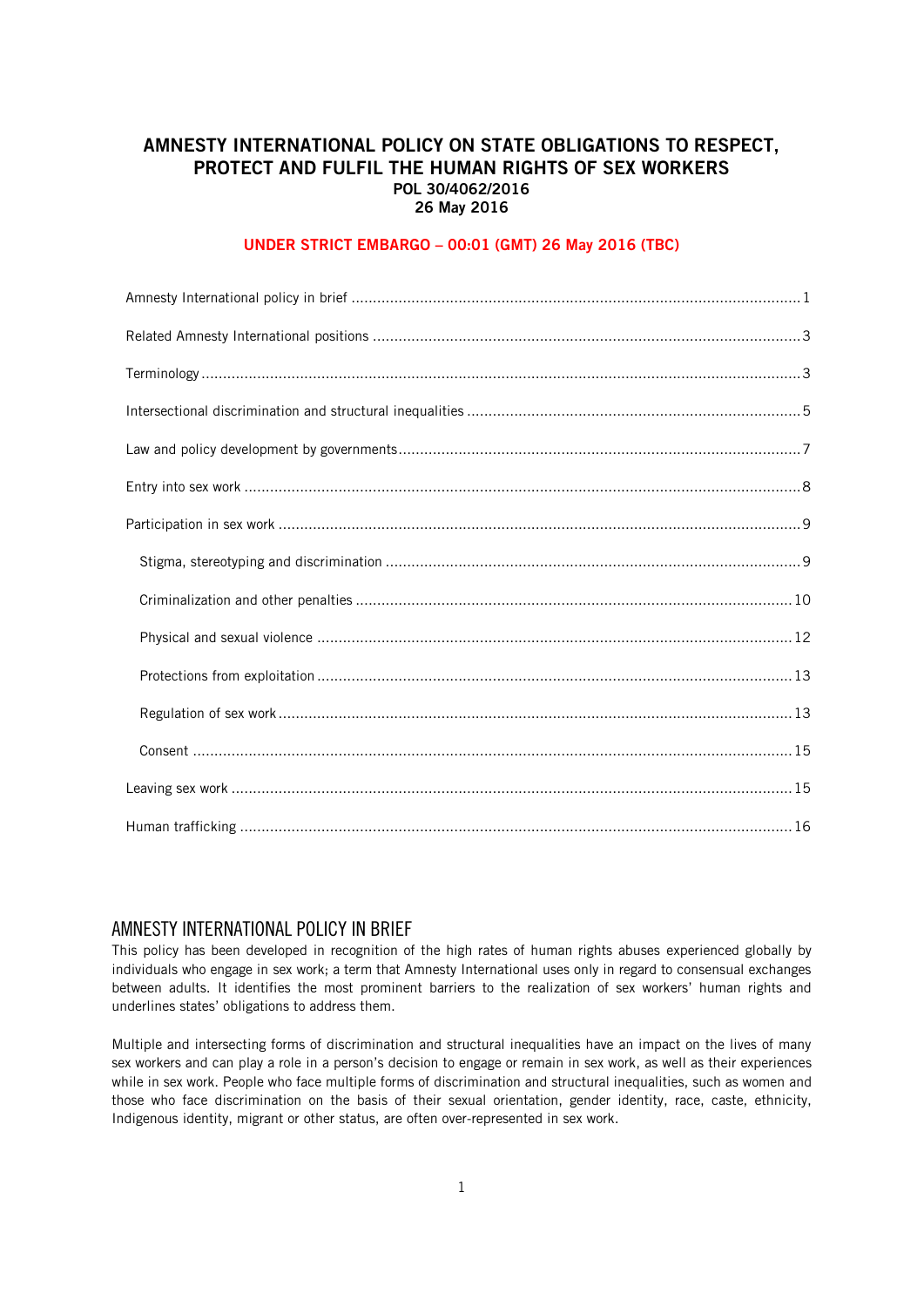In addition to the marginalization that sex workers can experience on the basis of their gender and/or other aspects of their identity or status, sex workers also frequently encounter censure, judgement and blame for being seen to transgress social or sexual norms and/or gender stereotypes on the basis of their participation in sex work. The stigmatized and criminalized nature of sex work routinely forces sex workers to operate at the margins of society in clandestine and dangerous environments with little recourse to safety or state protection. As a result, sex workers face an increased risk of violence and abuse, and such crimes against them often go unreported, under-investigated and/or unpunished, offering perpetrators impunity.

This policy sets out states' obligations to respect, protect and fulfil the human rights of sex workers. It also details the actions by states that Amnesty International believes will best address the barriers that sex workers routinely face in realizing their rights. This policy is grounded in the principles of harm reduction, gender equality, recognition of the personal agency of sex workers, and general international human rights principles.

#### In particular, the policy sets forth that states must:

- Address underlying harmful gender and other stereotypes, discrimination and structural inequalities that drive marginalization and exclusion and lead to individuals from marginalized groups selling sex in disproportionate numbers, and to discrimination against sex workers;
- Comply with their obligations with respect to all people's economic, social and cultural rights, in particular guaranteeing access for all to education and employment options and social security to prevent any person from having to rely on selling sex as a means of survival due to poverty or discrimination;
- Combat gender and other forms of direct and indirect discrimination and ensure that the human rights of all individuals, including women and girls, and those at risk of discrimination and abuse because of their sexual orientation or gender identity and expression, race, caste, ethnicity, Indigenous identity, migrant status or other characteristics of their identity, are equally respected, protected and fulfilled;
- Repeal existing laws and refrain from introducing new laws that criminalize or penalize directly or in practice the consensual exchange of sexual services between adults for remuneration;
- Refrain from the discriminatory enforcement against sex workers of other laws, such as those on vagrancy, loitering, and immigration requirements;
- Ensure the meaningful participation of sex workers in the development of law and policies that directly affect their lives and safety;
- Refocus laws away from catch-all offences that criminalize most or all aspects of sex work and towards laws and policies that protect sex workers' health and safety and that oppose all acts of exploitation and trafficking in commercial sex (including of children);
- Ensure that there are effective frameworks and services that allow people to leave sex work if and when they choose; and
- Ensure that sex workers have equal access to justice, health care and other public services, and to equal protection under the law.

#### States should implement the above positive obligations through the following three levels of interventions:

1. Applying criminal laws to prevent forced labour, human trafficking, abuse and violence in the context of commercial sex and the involvement of children in commercial sex acts.

2. Ensuring that legal protections pertaining to health, employment and discrimination are accessible to sex workers and are effective in protecting them from abuse and exploitation.

3. Putting in place specific economic, social and cultural law and policy measures in order to address the intersectional discrimination, harmful gender stereotypes and denial of economic, social and cultural rights that may lead to entry into sex work, stigmatize sex workers and prevent exit for those who wish to stop selling sex.

Amnesty International calls for the decriminalization of all aspects of adult consensual sex work due to the foreseeable barriers that criminalization creates to the realization of the human rights of sex workers. As described further in this policy, Amnesty International considers that to protect the rights of sex workers, it is necessary not only to repeal laws which criminalize the sale of sex, but also to repeal those which make the buying of sex from consenting adults or the organization of sex work (such as prohibitions on renting premises for sex work) a criminal offence. Such laws force sex workers to operate covertly in ways that compromise their safety, prohibit actions that sex workers take to maximize their safety, and serve to deny sex workers support or protection from government officials. They therefore undermine a range of sex workers' human rights, including their rights to security of person, housing and health.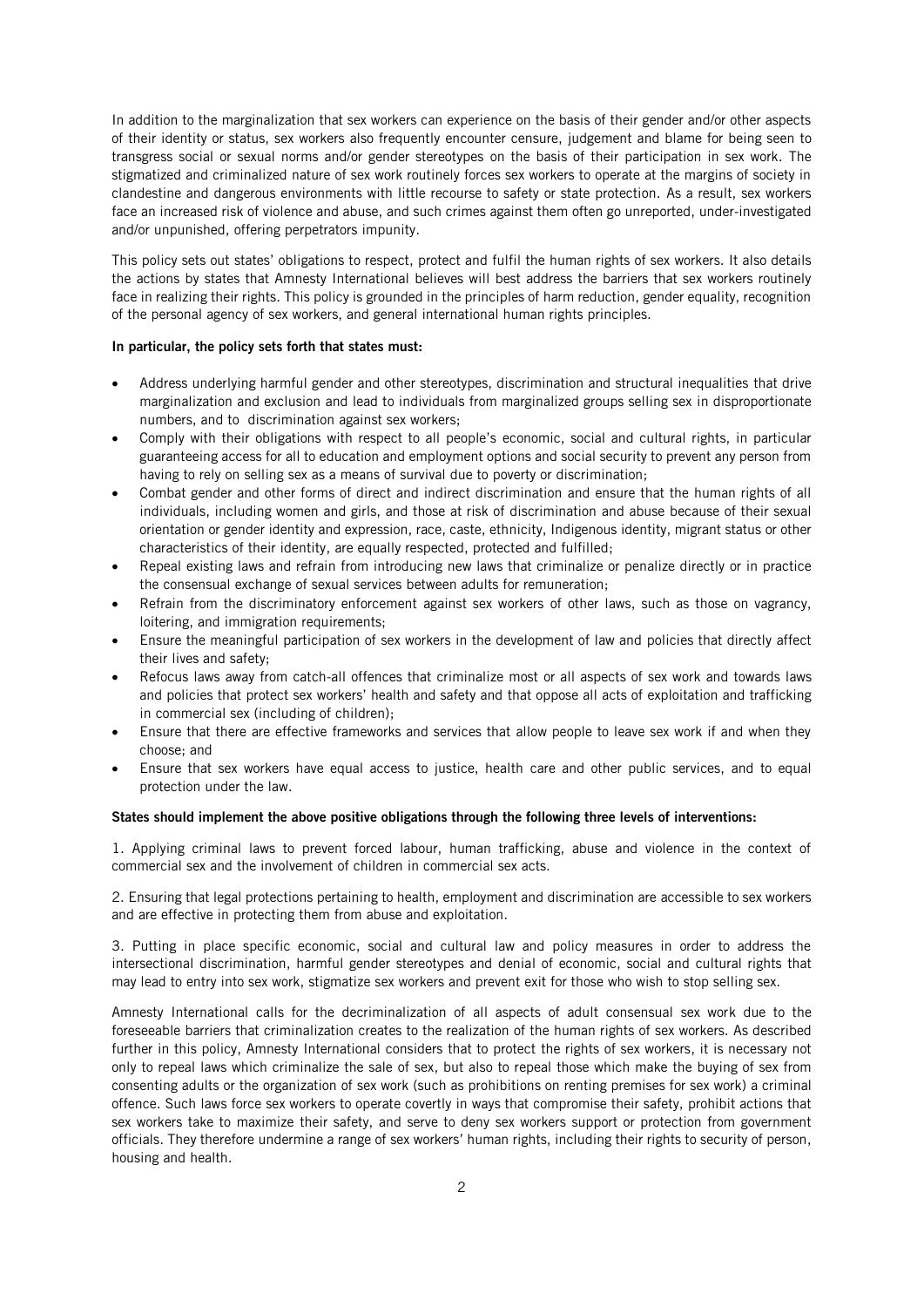This policy does not argue that there is a human right to buy sex or a human right to financially benefit from the sale of sex by another person. Rather, it calls for sex workers to be protected from individuals who seek to exploit and harm them and it recognizes that the criminalization of adult consensual sex work interferes with the realization of the human rights of sex workers.

Amnesty International does not take a position on the exact form that regulation of sex work should take, or whether it is necessary for states to develop regulations specifically designed for sex work, which are separate from the general laws that broadly regulate other businesses or employment practices in a jurisdiction.

# <span id="page-2-0"></span>RELATED AMNESTY INTERNATIONAL POSITIONS

Forced labour and human trafficking (within any country or across borders, including for the purpose of sexual activity) constitute serious human rights abuses and must be criminalized. Under international law, states have a range of obligations to prevent, suppress and punish trafficking in persons, especially women and children, and to protect the human rights of victims of trafficking.

Children<sup>1</sup> involved in commercial sex acts are victims of sexual exploitation, recognized by the International Labour Organization as one of the worst forms of child labour<sup>2</sup> and a grave human rights abuse. They are entitled to remedies and reparation, including provision of all necessary support. States have obligations to address underlying factors that increase the vulnerability of children to sexual exploitation (including but not limited to lack of social support, discrimination, homelessness, poverty, harmful gender stereotypes and structural inequality).<sup>3</sup> Under international law, states must ensure that offering, delivering or accepting a child for the purpose of sexual exploitation is treated as a criminal offence, and must take all appropriate measures to prevent the exploitation and abuse of children.<sup>4</sup> States have additional responsibilities to protect the rights of children, including by ensuring that children are not prosecuted or otherwise penalized for involvement in commercial sex but are supported as victims of crime.<sup>5</sup> Along these lines, criminal justice systems should not be used as the primary entry point to provide services to children who are engaging in commercial sex.

People who engage in sex work are entitled to respect for the full-range of their human rights on the basis of equality and non-discrimination. This policy should therefore be considered in conjunction with Amnesty International's existing and future relevant human rights policies and positions. All of Amnesty International's positions, including those for example on gender equality, gender-based violence, sexual violence, non-discrimination, rights of lesbian, gay, bisexual, transgender and/or intersex (LGBTI) people, human trafficking, sexual and reproductive rights, access to justice, rights at work and the right to adequate housing, apply equally to sex workers as to any other individuals facing human rights abuses. In fighting for the full realization of sex workers' rights, Amnesty International must both acknowledge and mainstream the rights of sex workers into all other relevant areas of our work.

## <span id="page-2-1"></span>TERMINOLOGY

l

Sex work: For the purposes of this policy, the term "sex work" is used to mean the exchange of sexual services  $(involving sexual acts)$ <sup>6</sup> between consenting adults for some form of remuneration, with the terms agreed between the seller and the buyer. Sex work takes different forms, and varies between and within countries and communities. Sex work may vary in the degree to which it is more or less "formal" or organized.<sup>7</sup>

2 ILO Convention No. 182 (Worst Forms of Child Labour), 1999, Arts. 3(b) and 6(1).

 $1$  A "child" is any person under the age of 18, regardless of the age of majority in a particular country.

<sup>3</sup> Convention of the Rights of the Child, Art. 19; Committee on the Rights of the Child, General Comment 10 (Children's rights in juvenile justice), UN Doc. CRC/C/GC/10, 2007, paras. 7, 16.

<sup>4</sup> Convention on the Rights of the Child, 1989; Optional Protocol to the Convention on the Rights of the Child on the Sale of Children, Child Prostitution and Child Pornography, 2000.

<sup>5</sup> International standards prescribe that in all decisions taken within the context of the administration of juvenile justice, the best interests of the child should be a primary consideration, and that the different development needs of children constitute the basis for the lesser culpability of children in conflict with the law. The protection of the best interests of the child requires that the traditional objectives of criminal justice, such as repression/retribution, must give way to rehabilitation and restorative justice objectives in dealing with child offenders. See Committee on the Rights of the Child, General Comment 10 (Children's rights in juvenile justice), UN Doc. CRC/C/GC/10, 2007, para 10. In addition, International standards stipulate that children must not be criminalized for acts that would not be crimes if they were adults. See, for example, United Nations Guidelines for the Prevention of Juvenile Delinquency (The Riyadh Guidelines), UN Doc. A/RES/45/112, 1990, Art. 56.

<sup>6</sup> This policy does not apply to adult dancing or the production of sexually explicit material, including pornography. <sup>7</sup> See also the definition employed by the World Health Organization. *See* WHO, HIV/AIDS Programme, *'Prevention and Treatment of HIV and Other Sexually Transmitted Infections for Sex Workers in Low- and Middle-Income Countries:*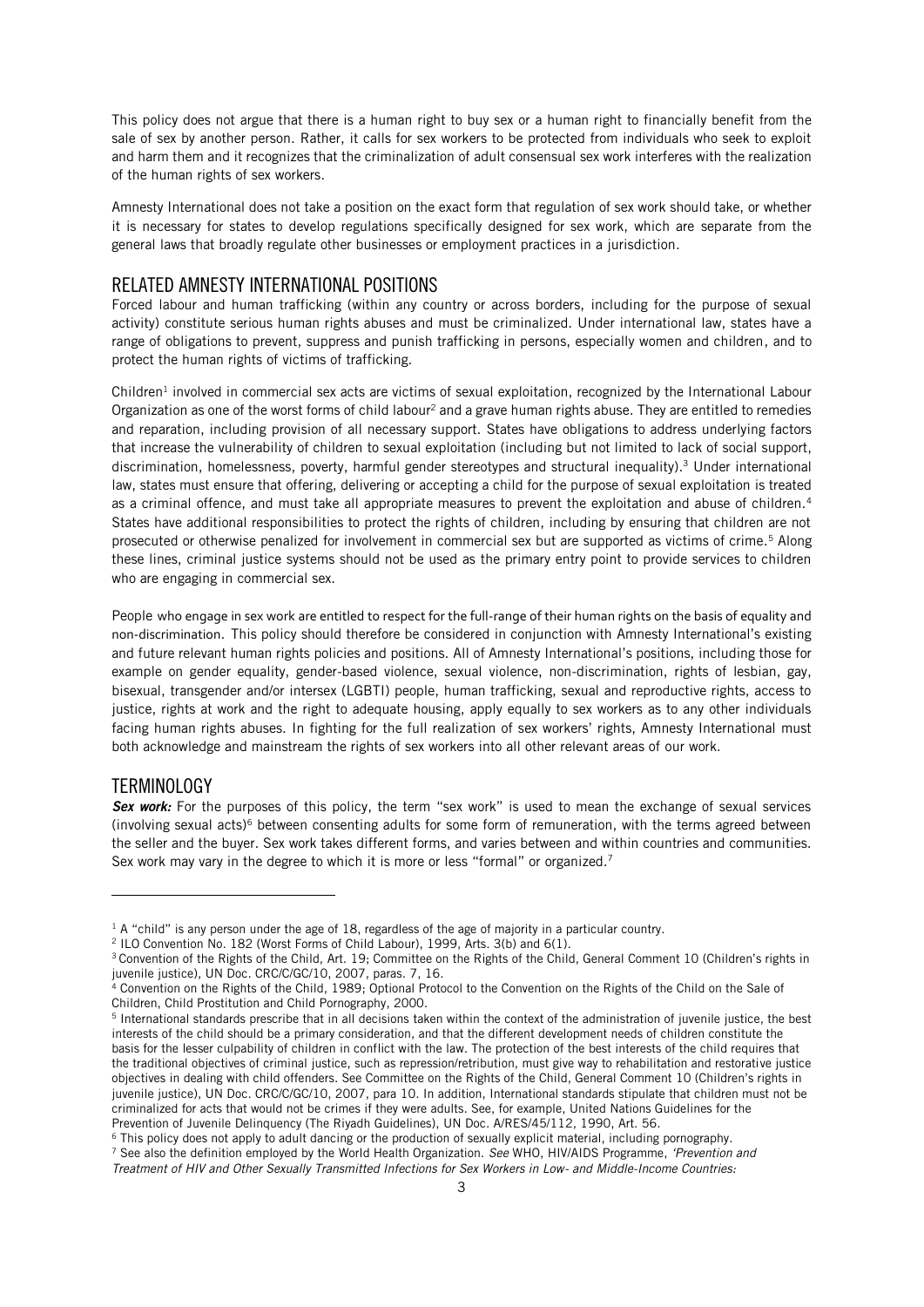The term "sex work" is used to describe situations where adults who are engaging in commercial sex have consented to do so. Where consent is absent for reasons including threat or use of force, deception, fraud, and abuse of power or involvement of a child, such activity would constitute a human rights abuse which must be treated as a criminal offence. (See definition of on 'Consent' for further discussion.)

Sex worker: For the purposes of this policy, "sex workers" are adults (aged 18 and older) of all genders who receive money or goods in exchange for the consensual provision of sexual services, either regularly or occasionally.

Amnesty International recognizes that the terms used to refer to sex work and sex workers vary across contexts and according to individual preference and that not all people who do sex work identify as "sex workers". Where possible, Amnesty International will employ the terminology used by rights holders or rights claimants themselves. However, generally Amnesty International uses the terms "sex work" and "sex worker". As outlined above, these terms are not applicable to children.

*Criminalization:* For the purposes of this policy, "criminalization" refers to the process of prohibiting consensual adult sex work and attaching punishments in law. Criminalization of consensual adult sex work generally takes three different forms which are applied in a variety of combinations across countries. These can be summarized as:

- Laws which make the sale of sex by consenting adults a criminal offence, including for example laws on solicitation, and under which penalties are imposed upon sex workers themselves.
- Laws which make the organization of adult consensual sex work a criminal offence. These include, but are not limited to, laws against keeping a brothel; promotion of prostitution; renting premises for the purposes of prostitution; living off the proceeds of sex work; and facilitating sex work through the provision of information or assistance. These laws can result in the imposition of penalties against sex workers themselves for organizing their own sex work and against anyone who assists them.
- Laws which make the buying of sex from consenting adults a criminal offence and under which penalties are imposed on buyers.

For the purpose of this policy, "criminalization" also refers to other laws not specific to sex work. Such laws could include those on vagrancy and loitering which are either applied in a discriminatory way against people involved in sex work, and/or have a disproportionate impact on sex workers which can in practice work as a *de facto* prohibition. Similarly, immigration laws can be applied in a discriminatory way against sex workers as a *de facto* prohibition on sex work by migrants. The criminalization of irregular (sometimes called "illegal") entry or residence may give rise to – or exacerbate – the penalization of sex work by migrants, as engaging in this type of work may make them more visible and liable to being targeted by state authorities.

**Penalization**: For the purposes of this policy, "penalization" is used to refer to laws, policies and administrative regulations that have the same intent or effect as criminal laws in punishing, controlling and undermining the autonomy of people who sell sex, because of their involvement in sex work.<sup>8</sup> These measures include, but are not limited to, the imposition of fines, detention for the purposes of "rehabilitation", deportation, loss of child custody, disentitlement from social benefits, and infringement on rights to privacy and autonomy.

*Human trafficking*: For the purposes of this policy, Amnesty International uses the definition of human trafficking (or 'trafficking in persons') as set forth in the UN Protocol to Prevent, Suppress and Punish Trafficking in Persons, Especially Women and Children (2000). The UN Trafficking Protocol defines trafficking as constituting three elements:

- 1. An "action": that is, the recruitment, transportation, transfer, harbouring or receipt of persons;
- 2. A "means" by which that action is achieved (threat or use of force or other forms of coercion, abduction, fraud, deception, abuse of power or a position of vulnerability, and the giving or receiving of payments or benefits to achieve consent of a person having control over another person); and
- 3. A "**purpose**" (of the action/means): specifically, exploitation.<sup>9</sup>

l

*Recommendations for a Public Health Approach'*, World Health Organization, 2012, p.12.

<sup>8</sup> See CEDAW, Concluding Observations: Russian Federation, UN Doc. CEDAW/C/RUS/CO/8, 2015, paras. 25-26 (calls upon the government to repeal the provision of the Administrative Code which penalizes prostitution and to establish an oversight mechanism to monitor violence against women involved in prostitution including by the police)

<sup>9</sup> UN Trafficking Protocol, 2000, Art. 3(a).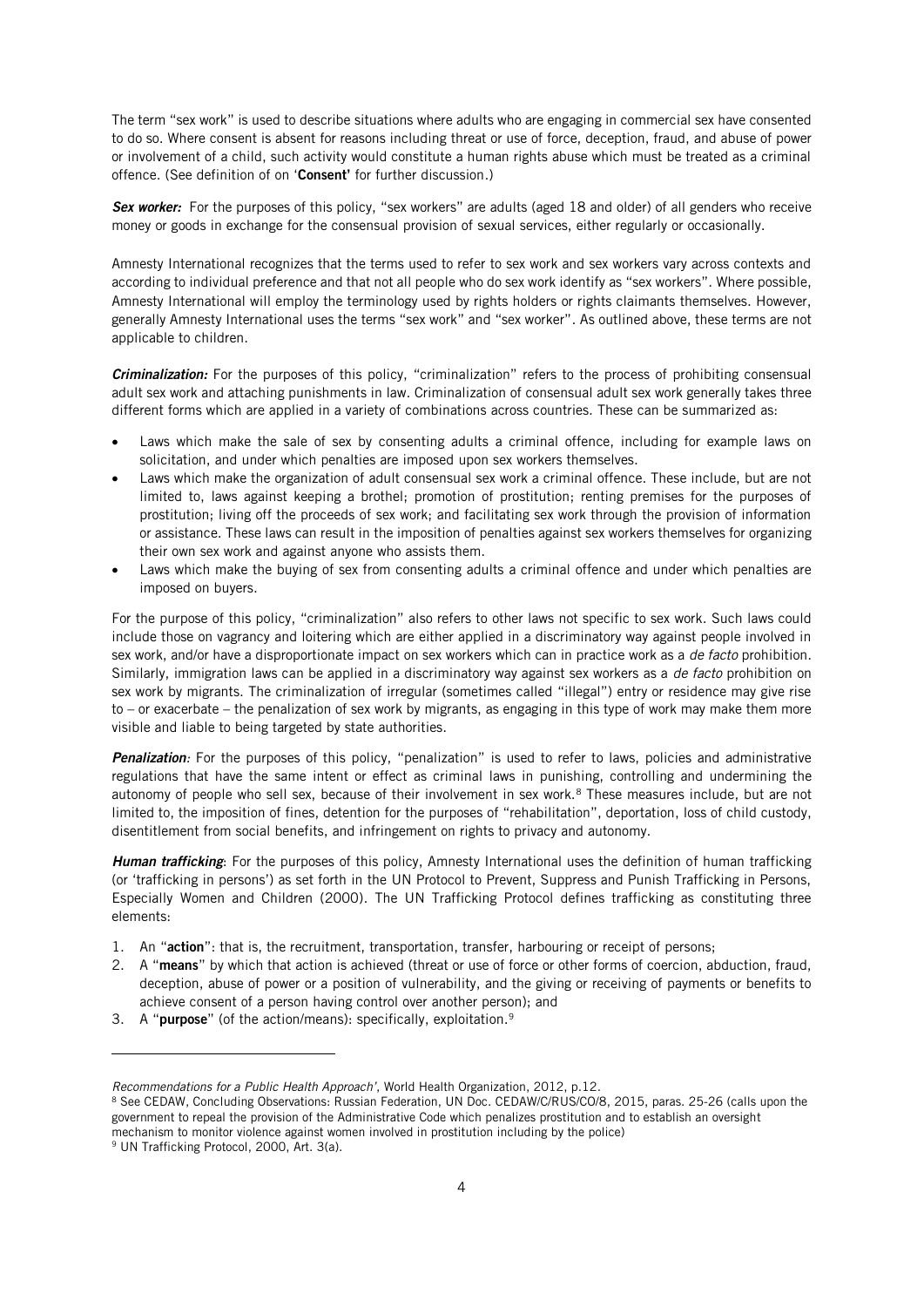All three elements must be present to constitute "trafficking in persons" under the UN Trafficking Protocol.<sup>10</sup> The only exception is when the victim is a child, in which case a trafficking-in-persons crime is deemed to have been committed even if none of the above "means" is involved. . Human trafficking, including into the sex sector, is not the same as sex work. (See section on 'Human Trafficking' for further elaboration.)

*Consent*: While there is no clear uniform definition of consent under international law, for the purposes of this policy Amnesty International applies the term to mean the voluntary and ongoing agreement to engage in a particular sexual activity. Consenting to sex or to sell sex does not mean consenting to violence and consent can be rescinded at any time. Consent analysis is necessarily fact- and context-specific and the views, perspectives and experiences of individuals selling sex should be fundamental to any consideration of issues of consent. (See section on 'Consent' for further elaboration.)

# <span id="page-4-0"></span>INTERSECTIONAL DISCRIMINATION AND STRUCTURAL INEQUALITIES

Human rights violations against sex workers are due not solely to criminalization of sex work, but also to stigmatization, gender-based violence and discrimination, among other things. Furthermore, multiple and intersecting forms of discrimination and structural inequalities have an impact on the lives of many sex workers and can play a role in an individual's decision to engage or remain in sex work, as well as their experiences while in sex work. Direct and indirect discrimination against sex workers and/or on the basis of gender, sexual orientation, gender identity, race, caste, ethnicity, Indigenous identity, migrant or other status, intersect to deny affected groups resources, opportunities, security and power necessary for the full enjoyment of human rights. Groups most affected by discrimination and inequality are frequently over-represented in sex work.<sup>11</sup>

Women face entrenched gender discrimination and structural inequalities in most societies. Women bear a disproportionate burden of poverty and make up the majority of sex workers globally.<sup>12</sup> Gender inequality is ingrained in the structure of societies, and influences the distribution of power and access to resources at every level. Women facing multiple and intersecting forms of discrimination, such as on the basis of sexual orientation, gender identity, race, caste, status as a migrant, ethnicity and Indigenous identity, experience compounded inequalities which present multiple barriers to the full enjoyment of their human rights

Sex workers who are lesbian, gay, bisexual, transgender and/or intersex (LGBTI), or who are otherwise seen as transgressing gender or sexuality norms, face intersectional discrimination and marginalization. For example, whilst the majority of the world's sex workers are cisgender women, when examined on a per capita basis a larger proportion of the transgender<sup>13</sup> community is involved in sex work compared to the proportion of the population of cisgender women who are sex workers.<sup>14</sup> This is indicative of the often marginalized status of transgender people in society.

l

<sup>10</sup> *See* UNODC, *Issue paper: The concept of 'exploitation' in the Trafficking in Persons Protocol*, 2015, p. 5.

 $11$  For further analysis, see the section on 'Demographics of sex work' in the explanatory note accompanying this policy. <sup>12</sup> J. Vandepitte, R. Lyerla, G. Dallabetta, F. Crabbé, M. Alary, A. Buvé, 'Estimates of the number of female sex workers in different regions of the world', *Journal of Sexually Transmitted Infections*, 82, 2006; HIV and STI Control Board, National Centre for AIDS and STD Control, *Mapping and size estimation of most at risk populations in Nepal, Vol 3: Female Sex Workers*, UN Office on Drugs and Crime*,* 2011; B. Vuylsteke, H. Vandenhoudt, L. Langat, G. Semde, J. Menten, F. Odongo, A. Anapapa, L. Sika, A. Buve M. Laga, 'Capture–recapture for estimating the size of the female sex worker population in three cities in Côte d'Ivoire and in Kisumu, western Kenya', *Journal of Tropical Medicine and International Health*, 2010; REDLACTRANS, International HIV/AIDS Alliance, What's Preventing Prevention, 'The night is another country: Impunity and violence against transgender women human rights defenders in Latin America', 2012, p. 9, available at: redlactrans.org.ar/site/wpcontent/uploads/2013/05/Violencia-e-impunidad-English.pdf; Best Practices Policy Project, National Center for Transgender Equality, The Red Umbrella Project, 'Meaningful work: Transgender experiences in the sex trade', 2015, available at: www.transequality.org/sites/default/files/Meaningful%20Work-Full%20Report\_FINAL\_3.pdf; S. Baral, C. Beyrer, T. Poteat, 'Human rights, the law, and HIV among transgender people', Working Paper prepared for the Third Meeting of the Technical Advisory Group of the Global Commission on HIV and the Law, 2011; T. Poteat, A.L. Wirtz, A.Radix, A Borquez, A. Silva-Santisteban, 'HIV risk and preventive interventions in transgender women sex workers', *Lancet*, 2014, pgs. 274−286; WHO, 'Transgender people and HIV: Policy brief, 2015, p. 8, available at:

apps.who.int/iris/bitstream/10665/179517/1/WHO\_HIV\_2015.17\_eng.pdf.

<sup>&</sup>lt;sup>13</sup> Transgender is a term used in this document to describe individuals whose gender identity and/or gender expression differs from conventional expectations based on the physical sex they were assigned at birth. […] not all transgender individuals identify as male or female; transgender is a term that can include members of third genders, as well as individuals who identify as more than one gender or no gender at all. See Amnesty International Policy Statement on the Rights of Transgender People, POL 39/002/2013. Note that the term "transgender" is used as an umbrella term. However, people with a range of gender and sexual identities are not necessarily captured by the term "transgender" and may not identify as such, but still face discrimination because of their gender identity and expression if they are seen as transgressing gender or sexuality norms. <sup>14</sup> One study estimated that 43% of the transgender population have been estimated to have had experiences in sex work. *See* V.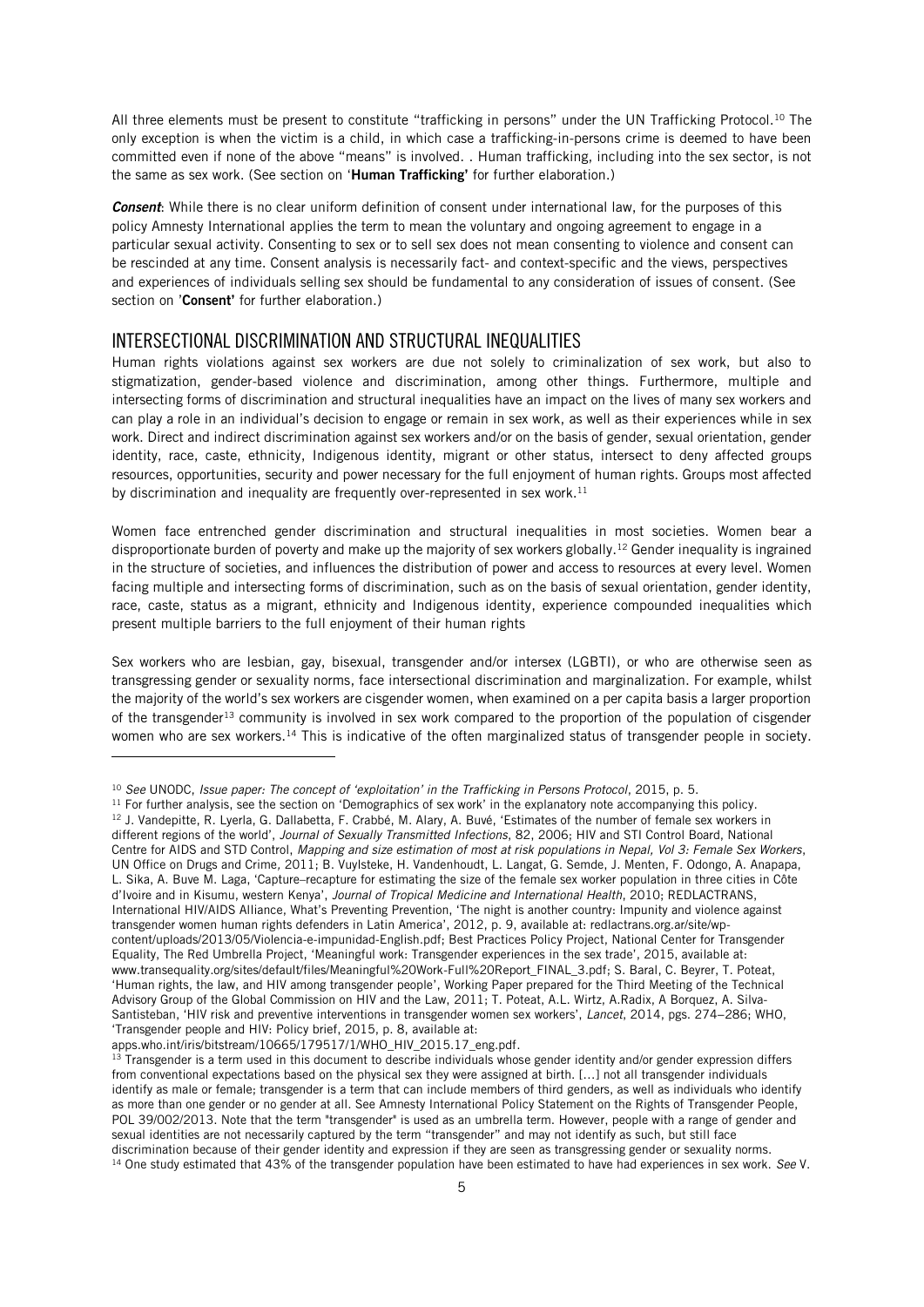Deeply-embedded prejudiced attitudes inhibit LGBTI people from accessing education, thus impacting their access to livelihood options and housing.<sup>15</sup> These individuals also tend to have less access to justice and to social support services due to stigma and institutionalized discrimination. <sup>16</sup> The discrimination faced by LGBTI sex workers also intersects with and can be compounded by discrimination on the basis of factors such as race, caste, ethnicity, Indigenous identity, migrant or other status.

Cisgender<sup>17</sup> men<sup>18</sup> also account for a significant proportion of sex workers in many states,<sup>19</sup> and can also face multiple and intersectional discrimination.

In addition, sex workers who transgress social norms around gender identity, expression and sexual orientation are often targeted directly under laws criminalizing same-sex intimacy,<sup>20</sup> as well as under laws regarding loitering, public nuisance, public decency and cross-dressing.<sup>21</sup>

People subject to discrimination on the basis of their race, ethnicity, caste,  $22$  Indigenous identity or migrant status<sup>23</sup> are often over-represented among individuals selling sex.<sup>24</sup> This reflects structural discrimination faced by such groups, including social, political and historical factors and harmful stereotypes about such groups. These dynamics are often entrenched and, as in the case of Indigenous Peoples, often reflect a history of colonial oppression. In the present day, such dynamics can be reinforced by poverty and other forms of exclusion. In addition they may lead to a heightened risk of human rights violations in sex work, including higher rates of criminalization, <sup>25</sup> abuses of power or discrimination by authority figures such as police officers, judges and magistrates.

In addition to the marginalization that sex workers can experience on the basis of their gender and/or other aspects of their identity or status, sex workers also frequently face censure, judgment and blame for being seen to transgress social or sexual norms and/or to not conform to gender roles and stereotypes specifically because they are sex workers. They can also face denial of their agency and individual freedoms and further shaming where they are seen to reject rehabilitation, exit, or other prohibition initiatives. The stigmatized and criminalized nature of sex work routinely forces sex workers to operate at the margins of society in clandestine and dangerous environments with little recourse to safety or state protection. The multifaceted discrimination and exclusion that sex workers face leaves them at increased risk of violence and abuse, and offers impunity to perpetrators of violence and abuse

L. Hounsfield, et al., 'Transgender people attending Sydney sexual health services over a 16 year period'*, Sex Health*, 4, 2007; Another national study in the United States estimated that transgender people engage in sex work at a rate of 10 times that of cisgender women. *See* J. Grant, L. Mottet, J. Tanis, J. Harrison, J. Herman and M. Keisling, *Injustice at every turn: A report of the National Transgender Discrimination Survey*, National Center for Transgender Equality and National Gay and Lesbian Task Force, 2011.

<sup>15</sup> *See* S. Chatterjee, 'Problems faced by LGBT people in the mainstream society: Some recommendations', *International Journal of Interdisciplinary and Multidisciplinary Studies,* 2014; Amnesty International, *Because of who I am: Homophobia, transphobia and hate crimes in Europe* (EUR 01/014/2013).

<sup>16</sup> *See* Human Rights Council, 'Discrimination and violence against individuals based on their sexual orientation and gender identity: Report of the Office of the United Nations High Commissioner for Human Rights', 2015, UN Doc. A/HRC/29/23; Human Rights Watch, 'Sex workers at risk: Condoms as evidence of prostitution in four US cities, 2012.

<sup>17</sup> Cisgender people are individuals whose gender expression and/or gender identity accords with conventional expectations based on the physical sex they were assigned at birth. In broad terms, "cisgender" is the opposite of "transgender".

<sup>&</sup>lt;sup>18</sup> Male sex workers include men who sell sex to people of all genders and may identify as heterosexual, bisexual or gay. <sup>19</sup> *Se*e S., B. Adebajo, G., I. Eluwa, J., U. Tocco, B., A. Ahonsi, L., Y. Abiodun, A., O. Anene, D., O. Akpona, A., S. Karlyn, S. Kellerman, 'Estimating the number of male sex workers with the capture-recapture technique in Nigeria'*, African Journal of Reproductive Health,* 2013; HIV and STI Control Board, National Centre for AIDS and STD Control: 'Mapping and size estimation of most at risk populations in Nepal, Vol 1: Male Sex Workers, Transgenders and their Clients', 2011, *Available at* www.unodc.org/documents/southasia//reports/MTC\_final\_report.pdf

<sup>&</sup>lt;sup>20</sup> State sponsored homophobia, A World Survey of Laws: criminalisation, protection and recognition of same-sex love, May 2015, 10th edition, ILGA, http://old.ilga.org/Statehomophobia/ILGA\_State\_Sponsored\_Homophobia\_2015.pdf.

<sup>21</sup> Undeserved, Overpoliced, Invisibilised: LGBT sex workers do matter. Intersection briefing paper #1. October 2015, ICRSE http://www.sexworkeurope.org/sites/default/files/resource-pdfs/icrse\_briefing\_paper\_october2015.pdf.

<sup>22</sup> *See* R. Sahni, & K.V. Shankar, 'The First Pan-India Survey of Sex Workers: A summary of preliminary findings', Center for Advocacy on Stigma and Marginalisation, 2011.

<sup>23</sup> *See* TAMPEP, *Sex Work Migration and Health*, 2009. Available at tampep.eu/documents/Sexworkmigrationhealth\_final.pdf <sup>24</sup> C. Overs, *Sex Workers, Empowerment and Poverty Alleviation in Ethiopia*, Institute of Development Studies, 2014.

<sup>&</sup>lt;sup>25</sup> Research in Brooklyn, New York, USA, found people of colour come before the Human Trafficking Intervention Court and face prostitution-related charges at a disproportionately high rate: see, Red Umbrella Project, *Criminal, Victim, or Worker: The effects of New York's Human Trafficking Intervention Courts on adults charged with prostitution-related offences*, 2014.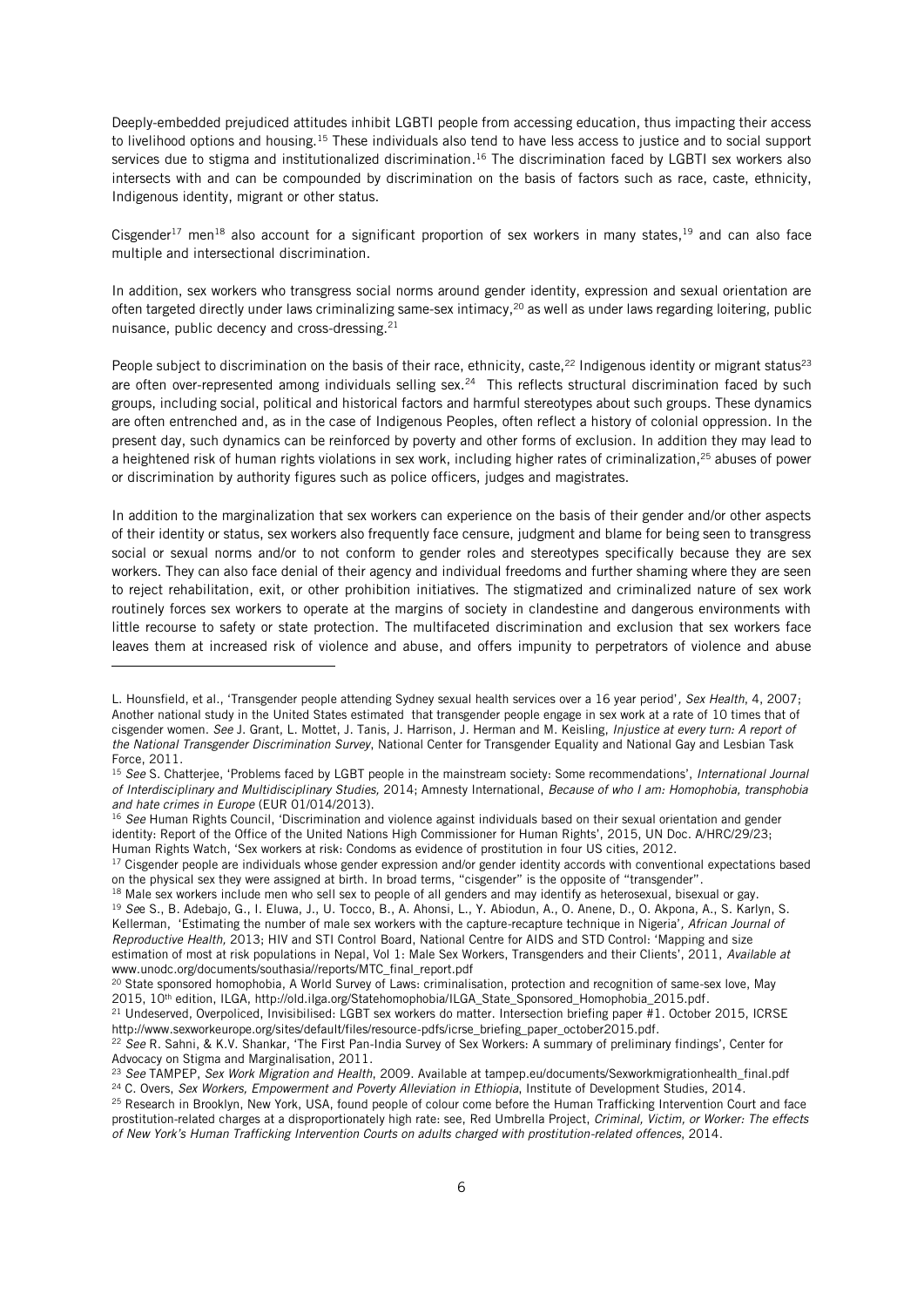against sex workers.

l

Under international human rights law, states have an obligation to combat gender and other forms of direct and indirect discrimination, and to ensure that the human rights of all individuals, including women and girls, and those at risk of discrimination because of their sexual orientation or gender identity, race, caste, ethnicity, Indigenous identity, migrant or other status, are equally respected, protected and fulfilled.<sup>26</sup>

States have obligations to combat discrimination and achieve substantive equality. One such obligation is to take effective measures to transform cultural and social attitudes underpinning discrimination. This, in turn, includes measures aimed at eliminating harmful gender and other stereotypes that are based on the idea of the superiority of men over women, or on stereotyped roles for men and women, and those that perpetuate structural inequalities and impair or nullify the enjoyment of human rights and fundamental freedoms by women and others at risk of discrimination. <sup>27</sup> Immediate measures may include reforming discriminatory laws, policies and practices; introducing temporary special measures; building the capacity of state institutions to combat discrimination and promote equality; and public education and awareness-raising programmes and initiatives to promote the enjoyment of the full range of human rights for all, in particular for people at risk of discrimination and marginalization. These measures should aim to end stigma and discrimination against sex workers. States have a broad obligation to take measures to challenge stereotypes that objectify women and should achieve this end through measures that do not infringe human rights. Rather than seeking to achieve this end through criminalizing sex work, states should utilize human rights consistent measures to challenge stereotypes, such as education and awareness measures.

Amnesty International considers that policies that aim to support and improve the situation of marginalized people must empower individuals and not compromise their safety or criminalize the contexts in which they live and work. Amnesty International recognizes and respects the agency of sex workers and their decisions to engage in, remain in or leave sex work. Globally, the voices of sex workers are frequently obscured or silenced as a result of the marginalization they experience, despite the fact that they are best placed to help define the most appropriate mechanisms to maximize their own welfare and safety. Amnesty International will take a participatory approach to work in this area, ensuring that it consults sex workers as it seeks to help defend their rights.

## <span id="page-6-0"></span>LAW AND POLICY DEVELOPMENT BY GOVERNMENTS

The rights of all sex workers to participate without discrimination in decisions affecting their lives must be respected.<sup>28</sup> In establishing laws and policies relevant to sex work, whether they relate to entry, participation or exit, governments should ensure the meaningful participation and consultation of sex workers, including, in particular current sex workers. Participation must involve sex workers from marginalized groups and those facing discrimination on the basis of, for example, sexual orientation, gender identity, race, caste, ethnicity and Indigenous identity. To be effective, such consultation must allow participation of sex workers in a way that permits anonymous engagement and other measures required to protect them from criminalization, retaliation, or harm. The consultation process should also ensure effective access to information and resources to allow meaningful engagement.

<sup>&</sup>lt;sup>26</sup> The International Covenant on Civil and Political Rights (ICCPR); the International Covenant on Economic, Social and Cultural Rights (ICESCR); the International Convention on the Elimination of all forms of Racial Discrimination (CERD); the Convention on the Elimination of all forms of Discrimination against Women (CEDAW); the Convention on the Rights of the Child (CRC); and the Convention on the Rights of Persons with Disabilities (CRPD); and the International Convention on the Rights of all Migrant Workers and Members of their Families (CMW), between them comprehensively prohibit discrimination on all grounds, including age, race, caste, ethnicity, disability, sexual orientation, gender identity, marital status, and migrant status. The Convention on the Elimination of All Forms of Discrimination against Women (CEDAW) requires governments to address specifically discrimination against women and guarantee substantive gender equality in all areas.

<sup>&</sup>lt;sup>27</sup> The CEDAW and CRPD Conventions have explicitly set out obligations for states to eliminate harmful stereotypes and stereotyping. See, for example, Article 5 of CEDAW. In addition, multiple international human rights treaty bodies have interpreted the rights to non-discrimination and equality to include implied obligations to address stereotypes and stereotyping, including gender stereotypes, in a range of other human rights and fundamental freedoms, for example the freedom from arbitrary interference in private life and the right to the highest attainable standard of health. They have done this by reading the rights to non-discrimination and equality — which impose overarching obligations on States Parties — together with the substantive rights and freedoms guaranteed by the treaties for which they are responsible for monitoring. See OHCHR commissioned report, "Gender Stereotyping as a Human Rights Violation". OHCHR, 2013.

<sup>&</sup>lt;sup>28</sup> For example, the UN Committee on Economic, Social and Cultural Rights has stated that the right of individuals and groups to participate in decision-making processes, which may affect their development, must be an integral component of any policy, programme or strategy developed to discharge governmental obligations under article 12", General Comment No. 14: The right to the highest attainable standard of health, para. 54.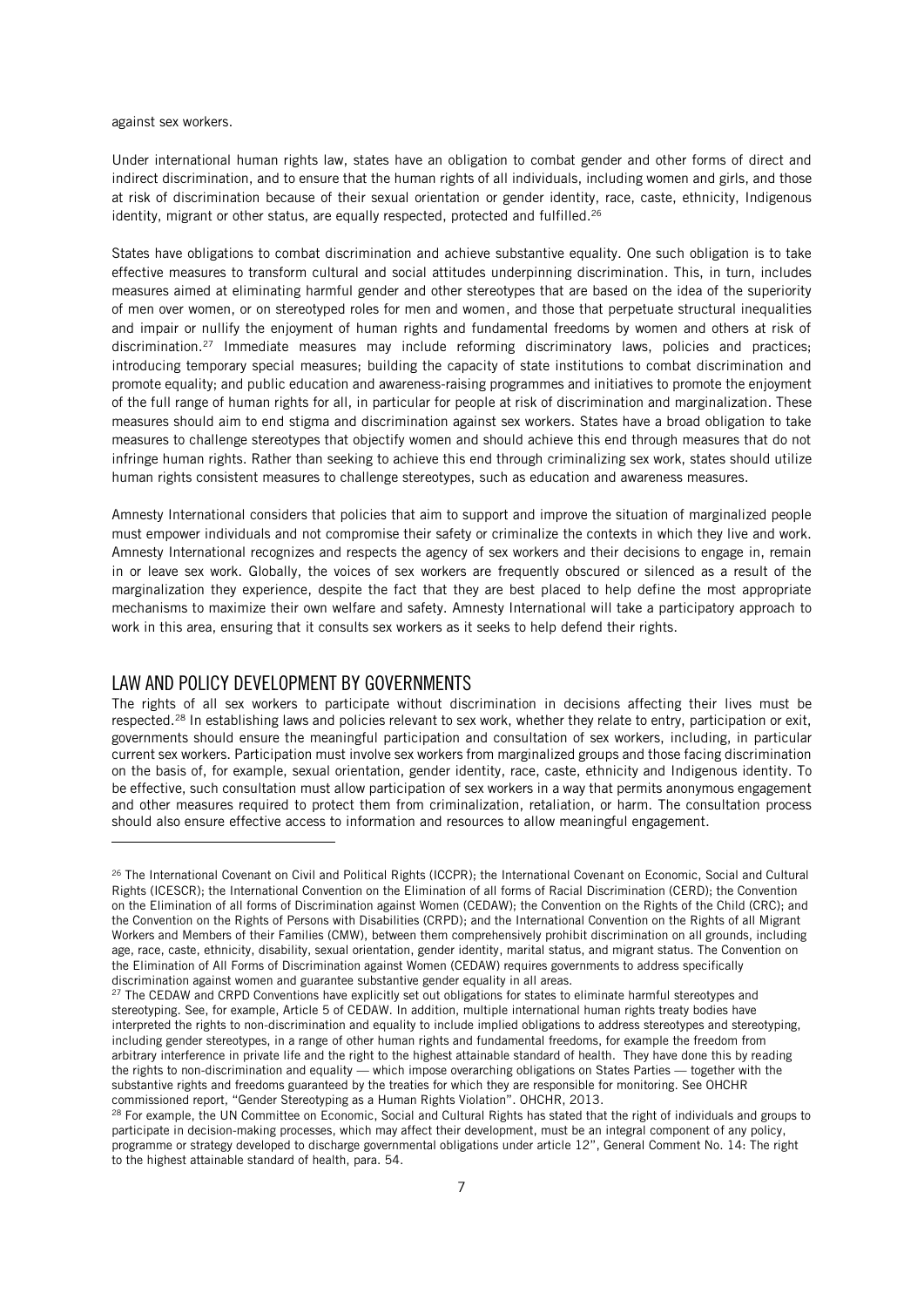The situation of Indigenous Peoples, and the multiple forms of discrimination experienced by Indigenous individuals, means that that decisions taken by governments, including decisions of general applicability to the population as a whole, often have distinct, differentiated or disproportionate impacts on Indigenous Peoples and individuals. These impacts may be poorly understood or unanticipated by the state. International law recognizes that Indigenous Peoples have specific rights to participate in decision-making processes. Depending on a range of factors, including the seriousness of potential harm, these rights include the exercise of free, prior and informed consent.<sup>29</sup>

Decisions at all levels of government including at the national, regional, local and community levels, must ensure the protection of the human rights of sex workers, including by refraining from criminalizing or penalizing sex work.

# <span id="page-7-0"></span>ENTRY INTO SEX WORK

Sex workers are a heterogeneous group. People of different backgrounds and identities undertake sex work for a variety of reasons and report a diversity of experiences.<sup>30</sup> Some sex workers make the decision to engage in sex work as a matter of preference: for some it can offer more flexibility and control over working hours or a higher rate of pay than other options available to them. For many, the decision to engage in sex work is a reflection of limited livelihood options. For example, it may be one of a limited number of sources of earnings open to irregular migrants who are denied permission to work and therefore rely on informal economies for work.<sup>31</sup> Other individuals may turn to sex work as a means to address immediate needs because of poverty.

States have obligations under international law to provide an adequate social safety net and to address intersectional discrimination and structural inequalities in order to ensure that people do not have to rely on sex work as their means of survival. The right of everyone to social security is recognized in international law, including in Article 9 of the International Covenant on Economic, Social and Cultural Rights (ICESCR).

State responses to sex work that rely principally on enforcement of criminal laws against sex work to discourage and/or penalize involvement in sex work have a detrimental impact on the human rights of sex workers and do not offer support, alternatives or choices to people who do not want to engage in sex work. In addition, because women often bear the primary responsibility as caregivers for children, older persons and people with disabilities, these types of state responses often have a detrimental impact on families, especially children.<sup>32</sup>

## With regard to entry into sex work, states must:

- Ensure that the central aim of policies and programmes on sex work is to protect the human rights of sex workers;
- Adopt and implement effective programmes, laws and policies, in line with obligations under international human rights law, to ensure the right to an adequate standard of living and the right to social security, so that no person has to rely on sex work as their only means of survival;
- Guarantee and enforce legal protections to ensure that no person is compelled to sell sex against their will, ensuring that such protections do not conflate sex work (including that involving migrants) with human trafficking and do not violate sex workers' human rights;
- Provide appropriate educational options and support so that people can secure access to freely chosen work that actively empowers marginalized individuals and groups, respects individual agency and guarantees the realization of human rights;

<sup>&</sup>lt;sup>29</sup> 'Disproportionate impacts' refer to the factual situation of Indigenous Peoples to be taken into account. The specific legal standard is the principle of 'differentiated effects'. In 2009, the UN Special Rapporteur on the rights of indigenous peoples, James Anaya, stated that the duty of States to consult directly with indigenous peoples through special, differentiated procedures applies "whenever a State decision may affect indigenous peoples in ways not felt by others in society. Such a differentiated effect occurs when the interests or conditions of indigenous peoples that are particular to them are implicated in the decision, even when the decision may have a broader impact, as in the case of certain legislation." Report of the UN Special Rapporteur on the rights of indigenous peoples, UN doc A/HRC/12/34, 15 July 2009, para. 43. For further analysis, see the section on 'Indigenous peoples and decision-making' in the explanatory note accompanying this policy.

<sup>30</sup> R. Weitzer, 'The Mythology of Prostitution: Advocacy Research and Public Policy'*, Sexuality Research and Social Policy, 7*, 2010, p.15-29; R. Weitzer, 'Sociology of Sex Work'*, Annual Review of Sociology*, 35, 2009, p. 213-234.

<sup>&</sup>lt;sup>31</sup> Those who migrate through irregular channels to earn a better livelihood should not immediately be conflated with those who are forced, defrauded or coerced to travel to another country for work (*i.e.* human trafficking). *See*, for example, L.M. Agustin, *Sex at the margins: Migration, labour markets and the rescue industry*, 2008.

<sup>&</sup>lt;sup>32</sup> For further analysis, see the sections on 'Entry into sex work' and 'Economic, social and cultural rights' in the explanatory note accompanying this policy.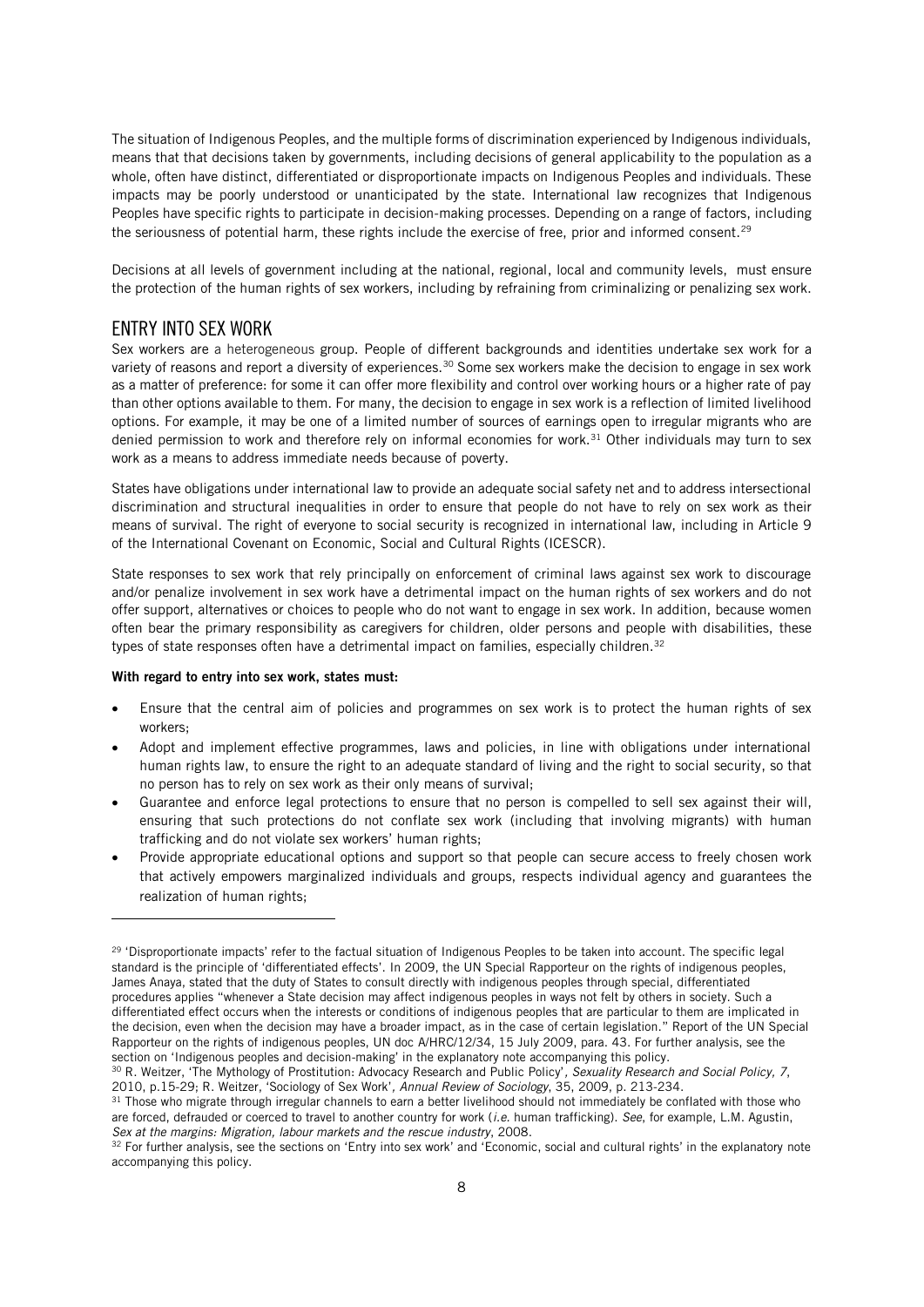- Take all necessary measures to eradicate discrimination against marginalized individuals and groups who are commonly represented in sex work, including discrimination in employment; and
- Take all necessary measures to modify social and cultural practices and oppose stereotypes (particularly stereotyped gender roles) that enable and perpetuate inequality and discrimination.

# <span id="page-8-0"></span>PARTICIPATION IN SEX WORK

Sex workers experience high rates of human rights abuses globally. These abuses occur at the hands of a range of state and non-state actors including: law enforcement officials, clients of sex workers, third-parties involved in sex work, other private individuals or groups, landlords and health care providers. State responses to sex work that seek to criminalize/penalize involvement in sex work actively disempower sex workers, entrench stigma, discrimination and social inequalities, and support a culture of impunity for human rights abuses against them.

#### <span id="page-8-1"></span>STIGMA, STEREOTYPING AND DISCRIMINATION

l

Sex work is generally a highly stigmatized activity and sex workers routinely face prejudice and discrimination at the hands of state and non-state actors.<sup>33</sup> Sex workers are frequently subjected to punishment, blame and social exclusion for being seen to transgress social, sexual and gender norms or stereotypes. The criminalization of sex work and penalization of sex workers in most countries imposes a criminal status (or a presumption of illegality) that can follow them in every aspect of their lives. Sex workers can also suffer discrimination based on their criminal records for past or current involvement in sex work. These realities affirm and compound a discriminatory view of sex workers as immoral and socially irresponsible criminal actors who are to "blame" for any harm, punishment or judgment they incur in the course of their sex work.

It is necessary to avoid the stereotyping of all sex workers as lacking in agency or capacity as this is harmful and disempowering, and not reflective of evidence regarding the situations and experiences of sex workers globally.<sup>34</sup> In most instances, the fact that many sex workers are cisgender and transgender women and/or from communities that are already marginalized and oppressed, compounds the prejudice they face, meaning that they experience multiple, intersecting forms of discrimination and often face high levels of judgment, stereotyping, blame and criminalization. Stigma can also extend to and impact on the children of sex workers.<sup>35</sup>

### In addressing stigma and discrimination against sex workers, states must:

- Ensure that policies and programmes on stigma and discrimination against sex workers and their families are developed through meaningful participation and consultation with sex workers, including those facing multiple forms of discrimination;
- Ensure that sex workers and their families enjoy equal protection under the law and are protected from all forms of discrimination;
- Take measures to eradicate and oppose harmful stereotypes and stigma against sex workers and their families, including through programmes to promote respect for sex workers' dignity and human rights among law enforcement officials, and ensuring legal support for sex workers exercising their rights;
- Provide sex workers with access to health, housing, education, social security and other services or government programmes without discrimination; and halt measures which serve to penalize sex workers for their engagement in sex work.

<sup>33</sup> See Amnesty International reports, *"What I'm doing is not a crime": The human cost of criminalizing sex work in the City of Buenos Aires, Argentina* (AMR 13/4042/2016); *The human cost of 'crushing' the market: Criminalization of sex work in Norway*, (EUR/36/4034/2016); *Dangerously isolated: Criminalizing sex work in Hong Kong* (ASA 17/4032/2016); *Outlawed and abused: Criminalizing sex work in Papua New Guinea* (ASA 34/4030/2016).

<sup>34</sup> Claims that suggest the majority of sex workers enter the sex industry as children, that most were sexually or physically abused as children, are forced against their will to undertake sex work and/or are addicted to drugs have been shown to be misrepresentative of a large proportion of sex workers. See I. Vanwesenbeeck, 'Another decade of social scientific work on prostitution', *Annual Review of Sex Research,* 12, 2001; *See also* R. Weitzer, 'Sociology of Sex Work'*, Annual Review of Sociology*, 35, 2009, p. 213-234; T. Clatt, D. Cavner, V. Egan, 'Rationalising predictors of child sexual exploitation and sextrading', *Child Abuse and Neglect*, 2014.

<sup>&</sup>lt;sup>35</sup> For further analysis, see the section on 'Stigma' in the explanatory note accompanying this policy.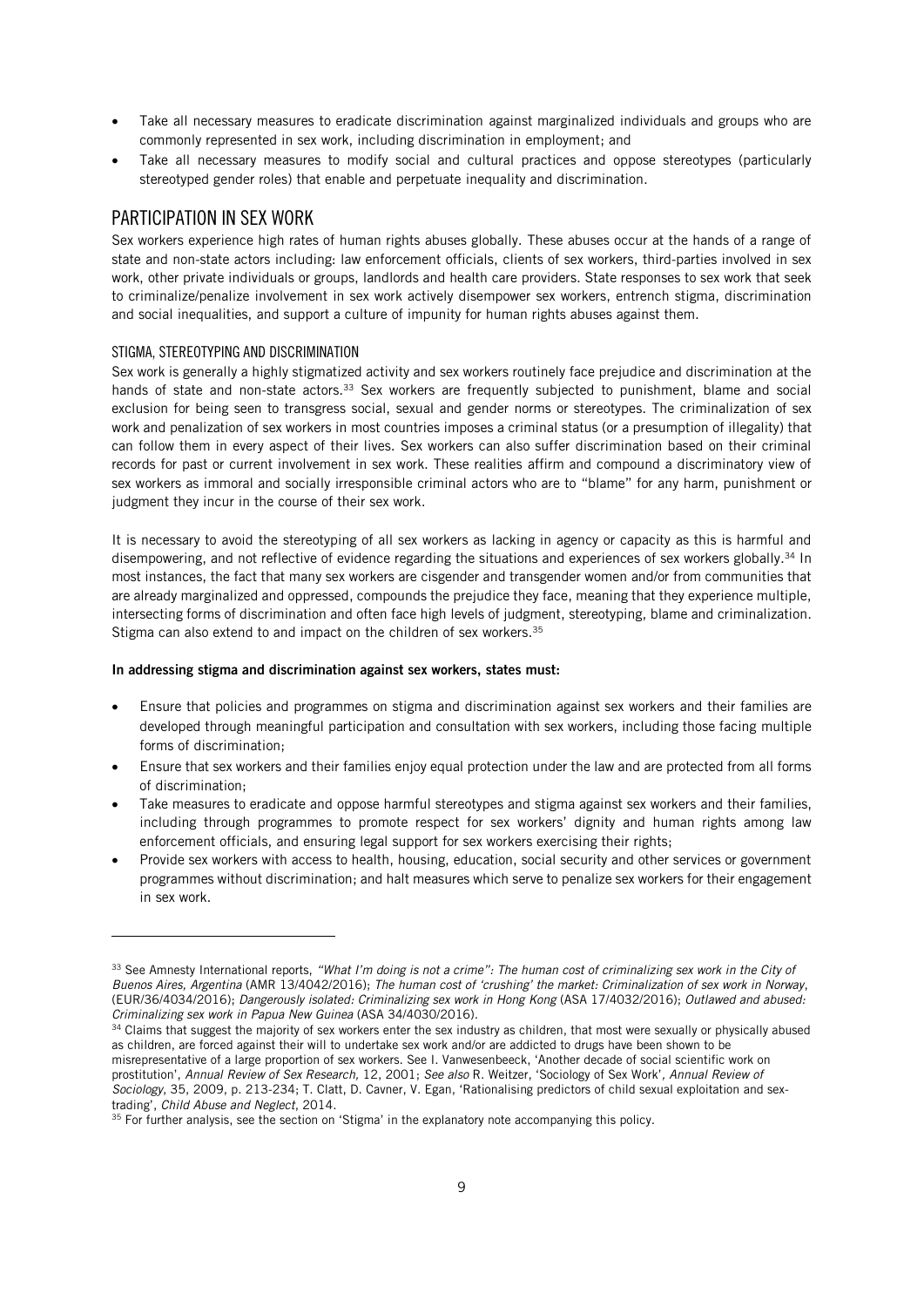### <span id="page-9-0"></span>CRIMINALIZATION AND OTHER PENALTIES

j

The primary and secondary evidence gathered by Amnesty International demonstrates that criminalization and penalization of sex work have a foreseeably negative impact on a range of human rights. <sup>36</sup> These include: the rights to life, liberty, autonomy and security of person; the right to equality and non-discrimination; the right to be free from torture or cruel, inhuman or degrading treatment or punishment; the right to privacy; the right to the highest attainable standard of health; the right to information and education; the right to freedom of opinion and expression; the right to adequate housing; the right to just and favourable conditions of work; the right to family life and to found a family; and the right to remedy for human rights abuses.<sup>37</sup>

Evidence indicates that criminalization interferes with and undermines sex workers' right to health services and information, in particular the prevention, testing and treatment of sexually transmitted infections (STIs) and HIV. Criminalization of sex work has specifically been shown to directly undermine global HIV prevention efforts.<sup>38</sup> For example, police in many countries frequently confiscate and cite the use of condoms as evidence of sex work offences, creating a disincentive to their use and further jeopardizing the right to the highest attainable standard of health.<sup>39</sup>

Criminalizing consensual adult sexual activities has been recognized as violating states' obligation to respect the right to sexual and reproductive health as it amounts to a legal barrier that impedes access to sexual and reproductive health services.<sup>40</sup> States have an immediate obligation to "repeal or eliminate laws, policies and practices that criminalize, obstruct or undermine [an] individual's or particular group's access to sexual and reproductive health facilities, services, goods and information".<sup>41</sup> The UN Committee on Economic Social and Cultural Rights has confirmed that states must specifically ensure that sex workers have access to the full range of sexual and reproductive health care services.<sup>42</sup>

Where sex workers are required by law to operate alone and/or are prohibited from securing premises, their capacity to secure a safe working environment is greatly reduced. Laws against paying for consensual sex or organizing sex work have a detrimental impact on their ability to work and lead to the penalization of sex workers. Such laws regularly force sex workers to operate covertly and/or prohibit actions that sex workers take to manage their safety and, in doing so, violate sex workers' human rights, including their rights to security of person, housing and health.<sup>43</sup> Laws against organizing sex work are often enforced against sex workers, and in some circumstances, their family members.

Criminalization of sex work also creates an environment where law enforcement officers and other officials can perpetrate violence, harassment and extortion against sex workers with impunity. Where sex workers face the threat of criminalization, penalization or loss of livelihood when or if they report crimes against themselves to police, their access to justice and equal protection under the law is significantly compromised.<sup>44</sup> This, in turn, offers impunity to perpetrators of violence and abuse against sex workers.

<sup>36</sup> For further analysis, see the section on 'Human rights and the criminalization of sex work' 'Impact of criminalizing the purchase of sex' and 'What Amnesty International means by Decriminalization' in the explanatory note accompanying this policy.  $37$  For an elaboration of affected legal standards, see the section on 'Human rights standards and UN agency positions on sex work' in the explanatory note accompanying this policy.

<sup>38</sup> See generally Global Commission on HIV and the Law, *Risks, Rights and Health,* 2012; UNAIDS Guidance Note on HIV and Sex Work, Annex 3; UNAIDS, UNFPA, UNDP, *Sex Work and the Law in Asia and the Pacific*, 2012; UNDP, UNFPA, APNSW, SANGRAM, The Right(s) Evidence: Sex, Violence and HIV in Asia – A Multi-country Qualitative Study, 2015.

<sup>39</sup> See Amnesty International reports, *The human cost of 'crushing' the market: Criminalization of sex work in Norway*

<sup>(</sup>EUR/36/4034/2016); *Dangerously isolated: Criminalizing sex work in Hong Kong* (ASA 17/4032/2016); *Outlawed and abused: Criminalizing sex work in Papua New Guinea* (ASA 34/4030/2016). *See* also Open Society Foundations, *Criminalizing Condoms, How policing practices put sex workers and HIV services at risk in Kenya, Namibia, Russia, South Africa, the United States and Zimbabwe*, 2012; Human Rights Watch, *Sex Workers at Risk: Condoms as Evidence of Prostitution in Four U.S. Cities,* 2012; M.H. Wurth *et al*., 'Condoms as Evidence of Prostitution in the United States and the Criminalization of Sex Work', *Journal of the International AIDS Society*, 2013.

<sup>40</sup> See CESCR, General Comment 22 (right to sexual and reproductive health (Article 12)), (UN Doc. E/C.12/GC/22), 2016, para. 57.

<sup>41</sup> CESCR, General Comment 22 (UN Doc. E/C.12/GC/22), 2016, para. 49(a).

<sup>42</sup> See CESCR, General Comment 22 (UN Doc. E/C.12/GC/22), 2016, para. 32.

<sup>43</sup> See for example the judgement, based on a unanimous decision, by the Supreme Court of Canada: *Canada (Attorney General) v. Bedford*, 2013 SCC 72, [2013] 3 S.C.R. 1101.

<sup>44</sup> See CEDAW, General Recommendation 33 (women's access to justice), UN Doc. CEDAW/C/GC/33, 2015, paras. 9, 51(l).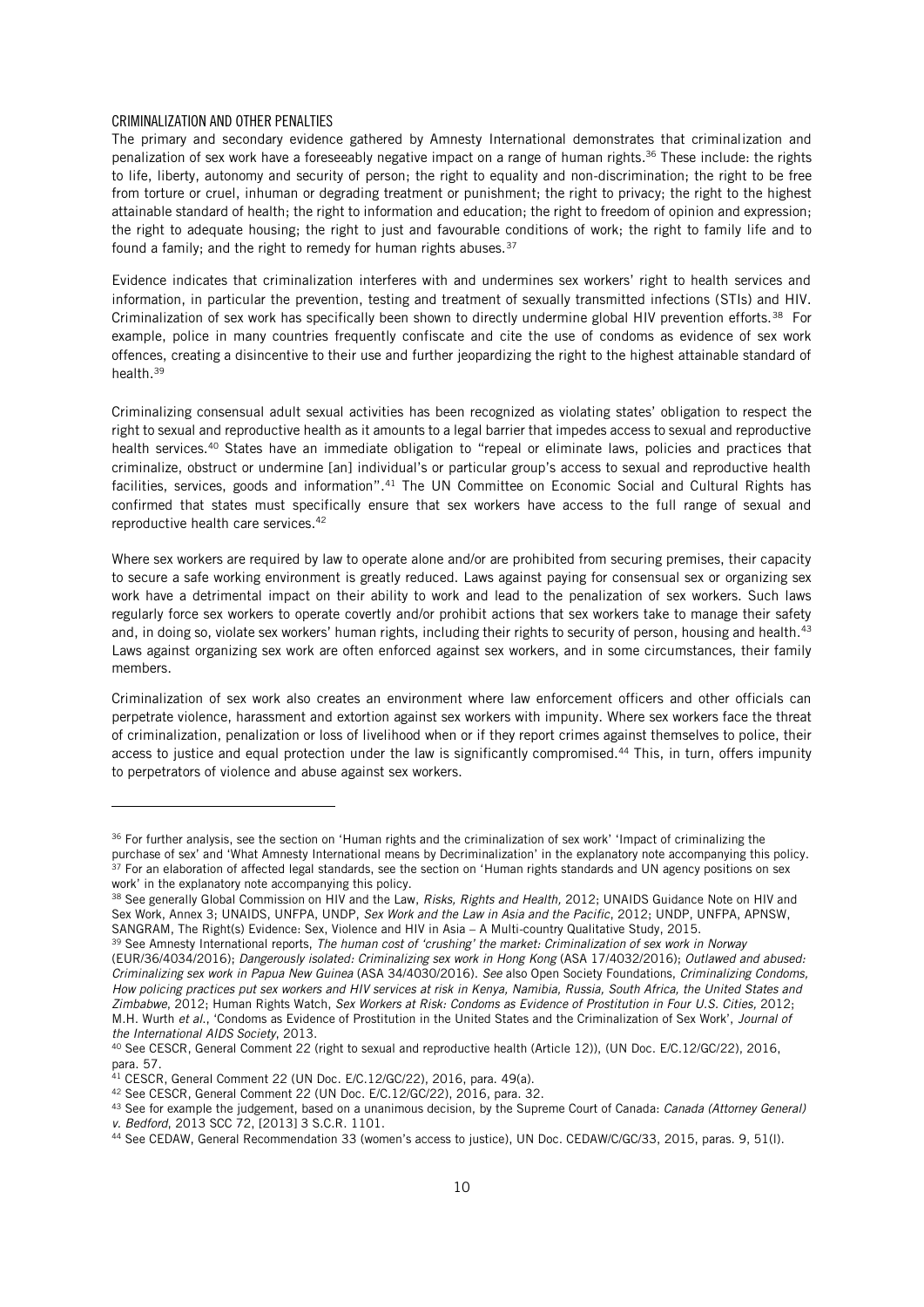The enforcement of laws criminalizing sex work can lead to forced evictions, arbitrary arrests, investigations, surveillance, prosecutions and severe punishment of sex workers, <sup>45</sup> including flogging, stoning or death. It can also limit their ability to access housing, education and social security.<sup>46</sup> Such violations can also have a particularly negative impact on sex workers living in poverty, as well as their children and families.

The criminalization of sex work also frequently works to exclude sex workers from protections available to others under labour laws, as well as health and safety laws, and can impede or prohibit them from forming or joining trade unions to secure better working conditions and health and safety standards. This, in turn, can render sex workers at greater risk of exploitation by third parties.<sup>47</sup> Criminalization of sex work also undermines the right to privacy, which includes individuals' freedom to make autonomous decisions with regard to their bodies.<sup>48</sup> Criminalization and penalization measures can have a disparate impact on women in sex work, given that women make up the majority of those living in poverty worldwide, have less access to education, employment opportunities and economic resources, and often bear the primary burden of family and community caretaking.<sup>49</sup>

Sex workers are at risk of multiple, intersecting forms of criminalization and penalization. Sex workers who are at risk of discrimination on the basis of their sexual orientation and/or gender identity face criminalization in some countries under laws against sex work and/or laws against sexual activity between people of the same sex, or laws enforcing norms of gender expression such as prohibitions against cross-dressing. Sex workers who are living with HIV may also face criminalization under laws on HIV transmission, exposure or non-disclosure, in addition to the criminalization they face under sex work laws. Women who are sex workers may face additional criminalization in countries where access to abortion is prohibited by law and/or where sex outside marriage is criminalized.<sup>50</sup> Likewise, the criminalization of irregular (sometimes called "illegal") migration or residence may give rise to – or exacerbate – the penalization of sex work by migrants and refugees, as engaging in this type of work might make them more visible and liable to being targeted by state authorities.

### In response to the human rights violations caused by the criminalization of sex work, states must:

l

- Repeal existing laws and/or refrain from introducing new laws that criminalize or penalize directly or in practice the consensual exchange of sexual services between adults for remuneration;
- Ensure that any criminal laws that are applied to sex work are aimed at addressing harm to sex workers, including through clearly defined prohibitions on acts of coercion or exploitation, such as compelling a person to sell sex (including through the abuse of authority). Such laws should not be applied in a way that conflates all sex work with violence and/or exploitation or acts as a de facto prohibition on sex work; 51
- Refrain from the discriminatory enforcement of other laws such as those on vagrancy, loitering, and immigration requirements against sex workers; and
- Ensure that sex workers are entitled to equal protection under the law and access to justice, and are not excluded directly or in practice from the application of anti-discrimination, labour, health and safety, and other laws.

<sup>45</sup> *See Human Rights Council, Report of the Special Rapporteur on the right of everyone to the enjoyment of the highest attainable standard of physical and mental health, Anand Grover (UN Doc. A/HRC/14/20), 2010;*; Global Commission on HIV and the Law, *Risks, Rights and Health,* 2012; WHO, *Prevention and Treatment of HIV; UNAIDS Guidance Note,* L. Lim, *The Sex Sector*; C. Overs, Sex Workers, Empowerment and Poverty Alleviation in Ethiopia; WHO, *Prevention and Treatment of HIV*. <sup>46</sup> Amnesty International reports, *"What I'm doing is not a crime": The human cost of criminalizing sex work in the City of Buenos Aires, Argentina* (AMR 13/4042/2016); *The human cost of 'crushing' the market: Criminalization of sex work in Norway* (EUR/36/4034/2016); Global Commission on HIV and the Law, *Risks, Rights and Health*, 2012.

<sup>47</sup> NSWP, *Sex Work and the Law: Understanding Legal Frameworks and the Struggle for Sex Work Law Reform*, 2014. <sup>48</sup> ICCPR, Article 17(1)(2); ICRPD, Article 22(1); *K.L. v. Peru*; UN Doc. CCPR/C/85/D/1153/2003, paras. 6.4-6.5; CEDAW, General Recommendation 24. At least one human rights body has directly applied the right to privacy to sex outside of the confines of marriage. The UN Human Rights Committee in *Toonen v Australia* held that laws criminalizing same-sex activity in private were in breach of the ICCPR. While the Committee considered a criminal "sodomy" law in this communication, it did not limit its reasoning to this specific type of law. See Human Rights Committee, *Toonen v Australia*, UN Doc. CCPR/C/50/D/488/1992, 1994.

<sup>49</sup> UN Human Rights Council, *Report of the Special Rapporteur on extreme poverty and human rights*, UN Doc. A/66/265 (2011), para. 11 (addressing the human rights impact of penalizing poverty).

 $50$  See CEDAW, General Recommendation 33 (women's access to justice), 2015, para. 49 ("Women are also disproportionately criminalized due to their situation or status, for instance women in prostitution, migrant women, women accused of adultery, lesbian, bisexual, transgender women and intersex persons, women who undergo abortion or women belonging to other discriminated groups.")

<sup>51</sup> See for example: Sections 16 and 17 of The Prostitution Reform Act 2003, New Zealand on "Inducing or compelling persons to provide commercial sexual services or earnings from prostitution" and "Refusal to provide commercial sexual services" Available at www.legislation.govt.nz/act/public/2003/0028/latest/DLM197815.html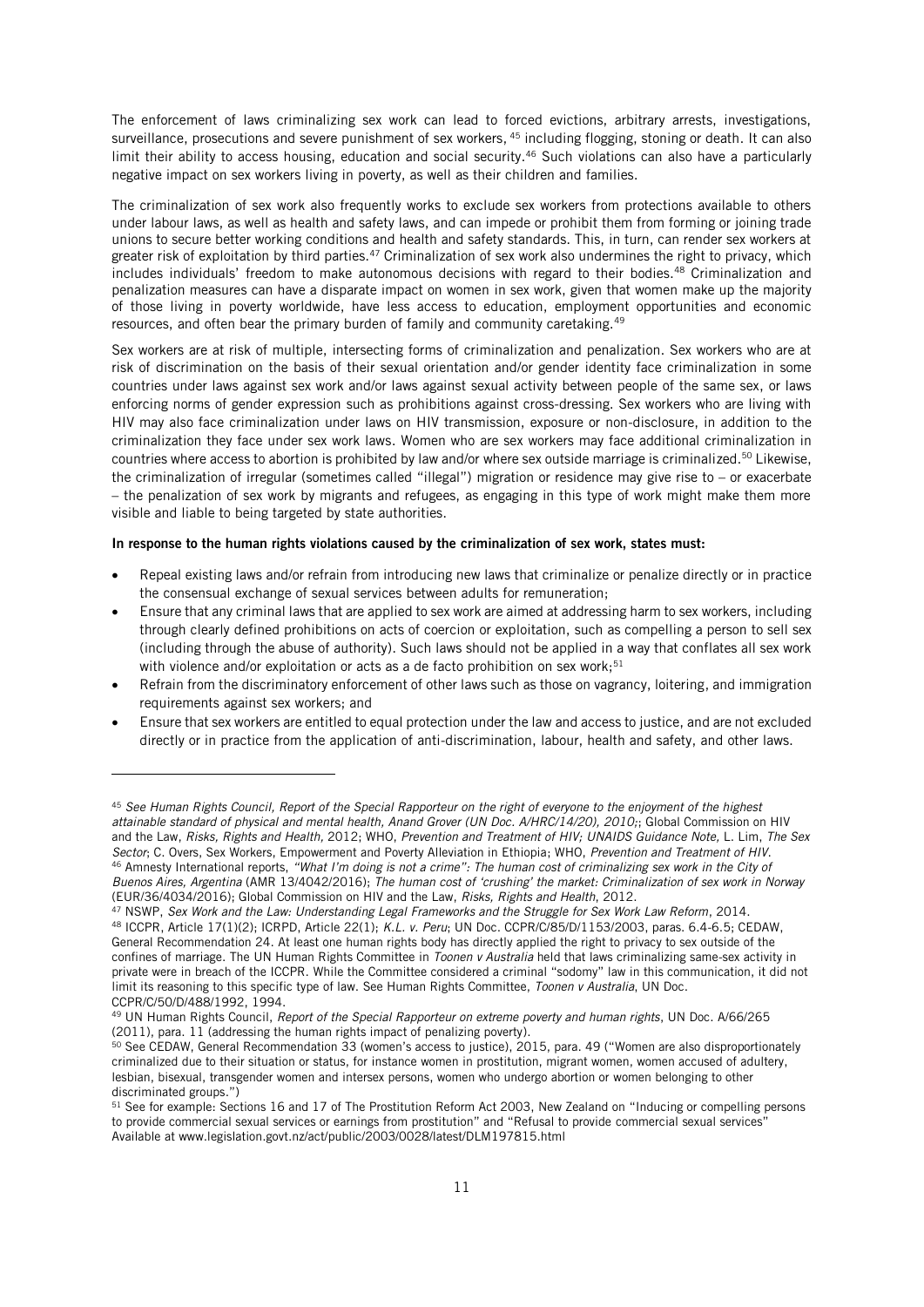#### <span id="page-11-0"></span>PHYSICAL AND SEXUAL VIOLENCE

l

In many countries sex workers face high levels of violence at the hands of both state and non-state actors. This violence is often a manifestation of the stigma and discrimination directed towards sex workers and is exacerbated by their criminalized status. Violence faced by sex workers is often gender-based and or/influenced by other forms of discrimination.

Violence against sex workers is further compounded by criminal and other punitive laws and policies against sex work which inhibit sex workers' ability to seek state protection from violence and and/or compel sex workers to operate in covert ways that compromise their safety. In most countries law enforcement is not adequately focused on the protection of sex workers from violence but instead on prohibition of sex work through enforcement of criminal law. This creates an adversarial relationship between sex workers and law enforcement officials that compromises the safety of sex workers and offers impunity to perpetrators, including law enforcement officials themselves, of violence and abuse against sex workers.

The fact that various aspects of sex work are treated as criminal conduct in many countries means that sex workers cannot rely on support or protection from the police. For many sex workers, reporting crimes experienced during the course of their work means putting themselves at risk of criminalization and/or penalization on the basis of their involvement in sex work, seizure of their earnings, potential loss of their livelihood through related sanctions and/or monitoring by the police to detect their clients.<sup>52</sup> As a result, sex workers are frequently unable to seek redress for crimes committed against them, thereby offering impunity to perpetrators. <sup>53</sup> In addition, the stigmatized and criminalized status that sex workers experience gives law enforcement officials in many countries the scope to harass, extort and perpetrate physical and sexual violence against them, also with impunity.<sup>54</sup> When they are not threatened with criminalization/penalization, sex workers are better able to collaborate with law enforcement to identify perpetrators of violence and abuse, including human trafficking.<sup>55</sup>

Laws that criminalize the buying of sex or general organizational aspects of sex work, such as laws regarding brothelkeeping or solicitation, often force sex workers to work in ways that compromise their safety.<sup>56</sup> Bans on buying sex criminalize the transaction between the sex worker and the client. While these laws are often intended to shift police focus, and therefore blame, from the sex worker to the client, in practice they can lead to sex workers having to take risks to protect their clients from detection by law enforcement, such as visiting locations determined only by their clients.<sup>57</sup> Laws prohibiting organizational aspects of sex work often ban sex workers from working together, renting secure premises, or hiring security or other support staff, meaning that they face prosecution and other penalties if they try to operate in safety. In prohibiting activities that help keep sex workers safe, criminalization denies sex

<sup>52</sup> See for example: Amnesty International reports, *"What I'm doing is not a crime": The human cost of criminalizing sex work in the City of Buenos Aires, Argentina* (AMR 13/4042/2016); *The human cost of 'crushing' the market: Criminalization of sex work in Norway* (EUR/36/4034/2016); *Dangerously isolated: Criminalizing sex work in Hong Kong* (ASA 17/4032/2016); *Outlawed and abused: Criminalizing sex work in Papua New Guinea* (ASA 34/4030/2016).

<sup>53</sup> C.M. Lowndes et al., 'Injection Drug Use, Commercial Sex Work, and the HIV/STI Epidemic in the Russian Federation', *Sexually Transmitted Diseases*, 2003; 'Rights, Risks & Health', p.37 (citing UNIFEM, 'A legal analysis of sex work in Anglophone Caribbean', 2007; USAID, C. Jenkins, C. Sainsbury, Cambodian Prostitutes' Union, Women's Network for Unity, *Violence and exposure to HIV among sex workers in Phnom Penh, Cambodia*', 2006; A. Crago, *Our Lives Matter: Sex Workers Unite for Health and Rights*, 2008, p. 31-32; I. Pauw and L. Brener, ''You are just whores—You can't be raped': Barriers to safer sex practices among women street sex workers in Cape Town', *Culture, Health and Sexuality*, 2003, pp. 465-81. <sup>54</sup> See Amnesty International reports, *"What I'm doing is not a crime": The human cost of criminalizing sex work in the City of Buenos Aires, Argentina* (AMR 13/4042/2016); *The human cost of 'crushing' the market: Criminalization of sex work in Norway* (EUR/36/4034/2016); *Dangerously isolated: Criminalizing sex work in Hong Kong* (ASA 17/4032/2016); *Outlawed and abused: Criminalizing sex work in Papua New Guinea* (ASA 34/4030/2016); *Assaulted and accused: Sexual and gender based violence in Tunisia* (MDE 30/2814/2015); Amnesty International, *"Welcome to hell fire": Torture and other ill-treatment in Nigeria* (AFR 44/011/2014); Rights, Risks & Health p. 37; Human Rights Watch, *Off the Streets: Arbitrary Detention and other Abuses Against Sex Workers in Cambodia*, 2010; WHO, *Violence Against Women and HIV/AIDS: Critical Intersections, Violence against Sex Workers and HIV Prevention*, Information Bulletin Series, No. 3, 2005.

<sup>55</sup> See, for example, *Innovative approaches to combat trafficking of women in sex trade by Durbar Mahila Samanwaya Committee (Kolkata)*, Durbar Mahila Samanwaya Committee, available at www.sexworkeurope.org/sites/default/files/resourcepdfs/dmsc\_innovative\_approaches\_trafficking.pdf; *10 reasons to decriminalize sex work: A reference brief*, Open Society Foundations, p. 6, available at: www.opensocietyfoundations.org/sites/default/files/decriminalize-sex-work-20120713.pdf; *UNAIDS guidance note on HIV and sex work*, 2012.

<sup>56</sup> See *Canada (Attorney General) v Bedford*, 2013 SCC 72 [2013] 3 S.C.R. 1101.

<sup>57</sup> I. U. Bjørndah, *Dangerous Liaisons: A report on the violence women in prostitution in Oslo are exposed to*, Oslo, 2012.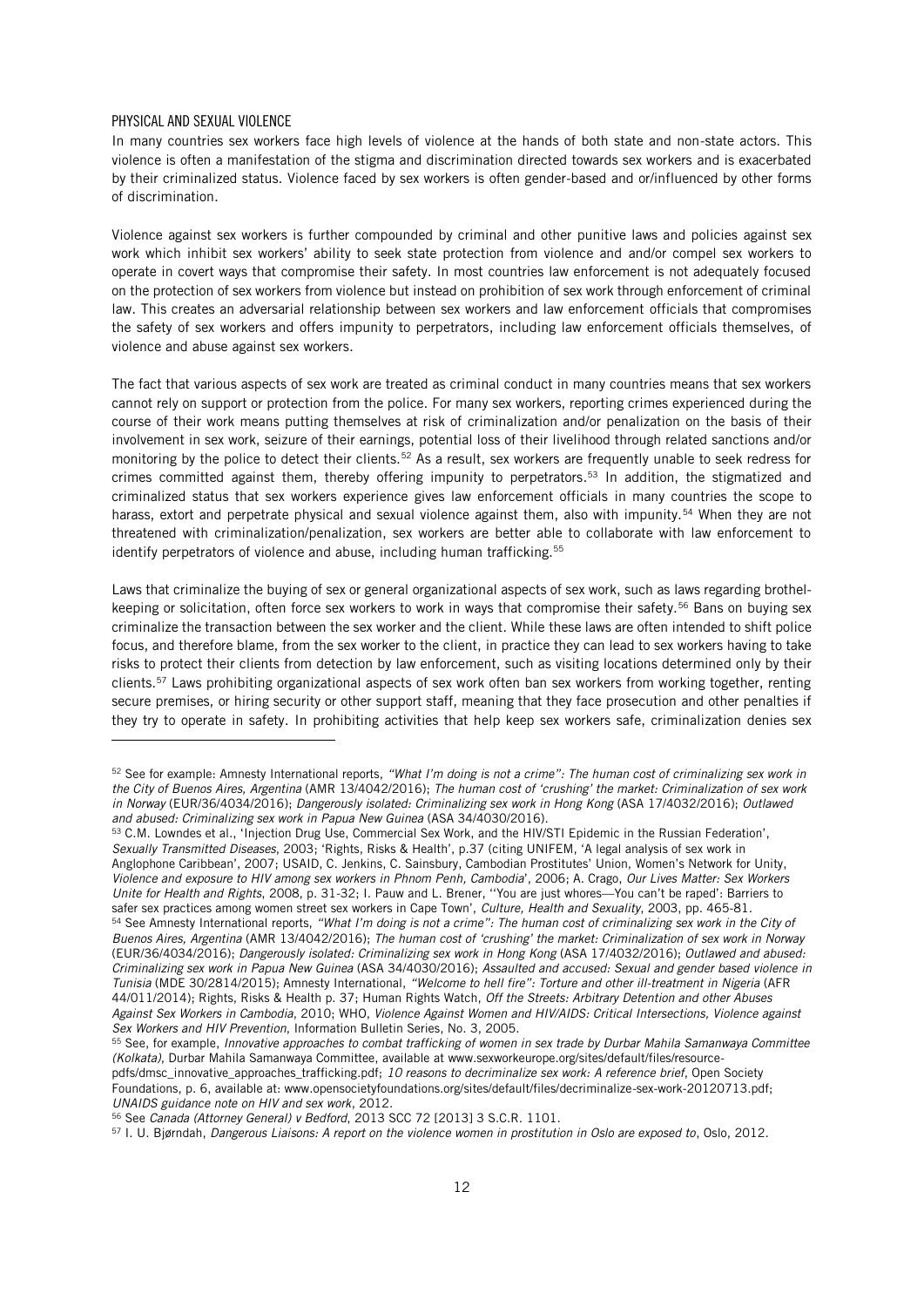workers their right to security of person.

#### In order to protect sex workers from violence, states must:

- Ensure that sex workers enjoy full and equal protection under the law as well as effective remedies, including for offences involving rape and sexual violence, abuse of authority, assault, extortion and all other crimes;
- Introduce all necessary measures to ensure the effective investigation, prosecution and punishment of violence against sex workers without discrimination, including legal or procedural reforms where appropriate, such as standards of good practice which reflect policing that is consistent with human rights;<sup>58</sup> and
- Provide training and monitoring measures for law enforcement officials and health and social service providers to help protect the human rights of sex workers.

#### <span id="page-12-0"></span>PROTECTIONS FROM EXPLOITATION

Exploitation within commercial sex takes different forms and can encompass a wide range of actions extending from labour violations (for example relating to health and safety regulation), up to and including very serious forms of exploitation involving servitude-like practices and forced labour. States have a range of obligations to protect individuals, including those involved in sex work, from exploitation and abuse. Amnesty International considers that there is greater scope for sex workers to benefit from labour-based protections from exploitation where sex work is not treated as a criminal activity. Similarly, sex workers are more empowered to claim their rights and seek protection from exploitation under the law when they do not have to risk criminalization and/or penalization as a consequence of engaging with law enforcement or other state actors.

Amnesty International considers that states must provide sex workers with comprehensive protections from exploitation, including protections under the law and adequate reporting and investigation mechanisms. These include but are not limited to:

- Labour and employment regulations: States can regulate sex work either via the general laws that apply to all businesses or employment practices, or through the introduction of regulations specific to sex work. Amnesty International does not take a position on whether states should formally recognize sex work as a form of work that requires regulation specific to sex work, nor does it take a position on the exact form such regulation should take.
- Other criminal laws: States must ensure that sex workers can access adequate legal protection from the range of other forms of exploitation that do not constitute human trafficking. These protections may be provided for more generally through other laws, for example via laws on physical and sexual violence, abuse of authority, forced labour, or other clearly defined acts of exploitation. Such laws should not be applied in a way that conflates all sex work with violence and/or exploitation or acts as a *de facto* prohibition on sex work.
- Anti-trafficking laws: States fulfil their obligations under international law to prevent, suppress and punish human trafficking, by adopting legislative and other measures necessary to establish human trafficking for all purposes as a criminal offence, <sup>59</sup> These laws must comply with human rights standards.

In enforcing these laws, victims of violence must be ensured access to legal and social protection, remedies and, in the case of migrants, immigration support (particularly when complying with anti-trafficking investigations and prosecutions). Additionally, victims made to engage in illegal activities should not themselves be criminalized.

#### <span id="page-12-1"></span>REGULATION OF SEX WORK

l

Decriminalization of sex work does not mean the total absence of any regulation of sex work. Rather it means that laws should be refocused away from catch-all offences that criminalize most or all aspects of sex work towards laws and policies that provide protection for sex workers from acts of exploitation and abuse.

States have an obligation to ensure that all persons, including sex workers, have access to just and favourable

<sup>&</sup>lt;sup>58</sup> See Human Rights Council, Report of the Special Rapporteur on the right of everyone to the enjoyment of the highest attainable standard of physical and mental health, Anand Grover (UN Doc. A/HRC/14/20), 2010; CESCR, General Comment 22 (right to sexual and reproductive health (Article 12)), (UN Doc. E/C.12/GC/22), 2016, para. 32. The CEDAW Committee has expressed concern to one state party about "widespread violence and discrimination against women in prostitution, in particular by the police." CEDAW, Concluding observations: Kyrgyzstan, (UN Doc. CEDAW/C/KGZ/CO/4), 2015, para. 21(c). <sup>59</sup> UN Trafficking Protocol, Article 5.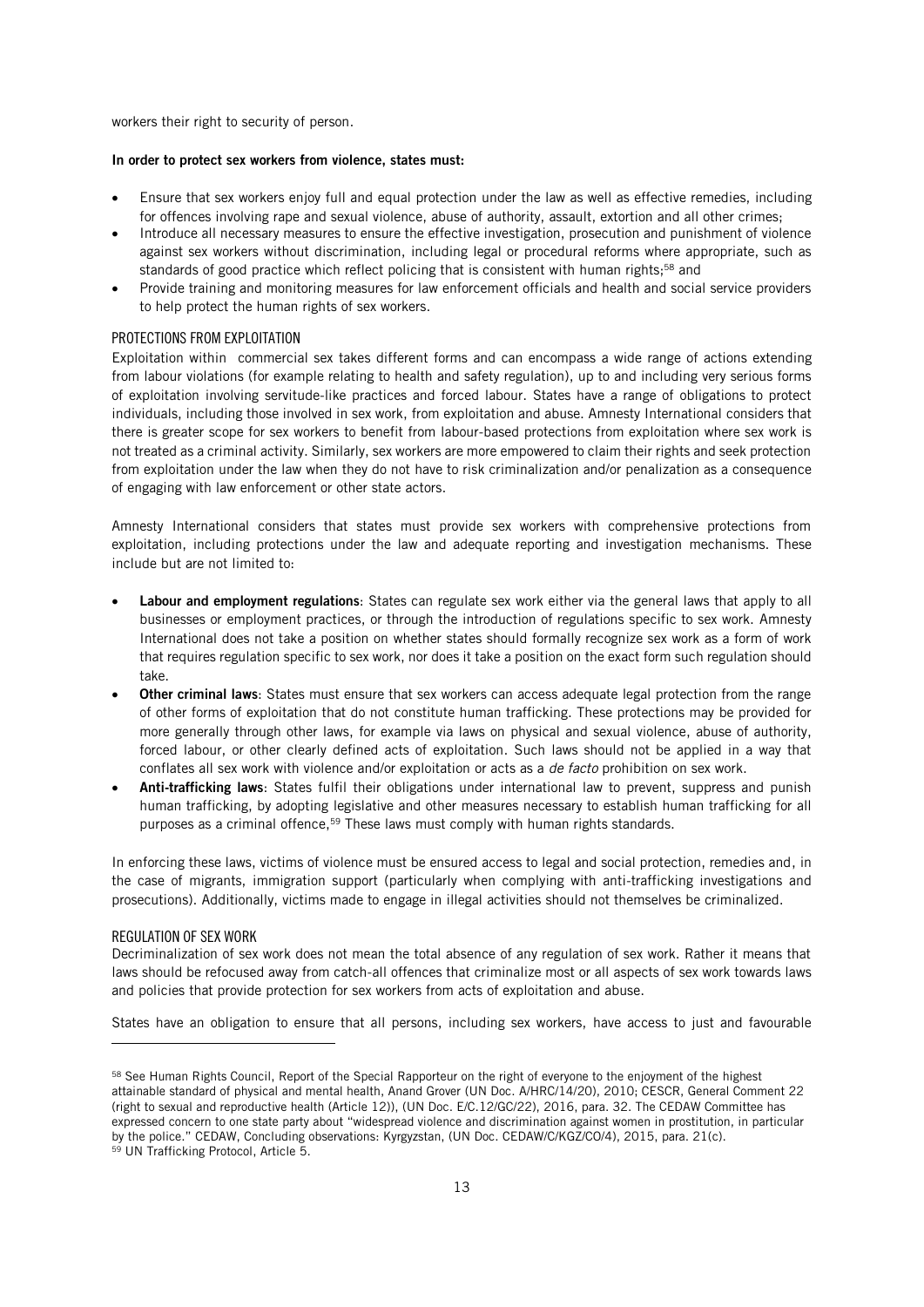conditions of work (which includes matters of safety)<sup>60</sup> and are protected against exploitation, including those who are self-employed or who make their living in informal settings.<sup>61</sup> There has been some movement at all levels international<sup>62</sup>, regional<sup>63</sup> and national<sup>64</sup> – to recognize that sex workers must be protected with relevant labour and employment guarantees even in the absence of explicit recognition by the state of sex work as an occupation and where sex work has not been decriminalized.

Amnesty International does not take a position on the exact form that regulation of sex work should take, or whether it is necessary for such measures to be either within or apart from the general laws that broadly regulate other businesses or employment practices in a country.<sup>65</sup> Rather, this should be determined in collaboration with sex workers and should comply with human rights standards. 66

States can impose restrictions on the sale of sexual services, provided that such restrictions comply with international human rights law, in particular in that they must be for a legitimate purpose, appropriate to meet that purpose, provided by law, and necessary for and proportionate to the legitimate aim sought to be achieved, and not discriminatory.<sup>67</sup> For example, states may restrict sexually explicit imagery in advertising to the general public and the timing and locations of such advertising. Restrictions that would aim to limit sex work to the extent that it becomes impossible or risky or which prohibit sex workers from working together for safety – for example, by organizing collectively – would not be legitimate.

Regulation should respect the agency of sex workers and guarantee that all individuals who undertake sex work can do so in safe conditions, are free from exploitation, and are able to continue or stop selling sex when and if they choose.

### In the context of regulating sex work, states must:

- Respect and protect the right of sex workers to just and favourable conditions of work;
- Ensure that regulatory frameworks comply with international human rights law and that the safety and fulfilment of sex workers' human rights is the paramount objective for any such regulations;
- Ensure the meaningful participation of and consultation with sex workers, including those facing multiple forms of discrimination, in the development of any regulatory frameworks; and

<sup>&</sup>lt;sup>60</sup> See CESCR, General Comment 23 (right to just and favourable conditions of work (article 7 of the International Covenant on Economic, Social and Cultural Rights), 2016, UN Doc. E/C.12/GC/23, 2016, paras. 25-30.

<sup>61</sup> Universal Declaration of Human Rights, Article 23; CESCR, General Comment 23 (right to just and favourable conditions of work (article 7 of the International Covenant on Economic, Social and Cultural Rights), 2016, UN Doc. E/C.12/GC/23, 2016, para. 5 (The right to just and favourable work conditions applies to everyone, including self-employed people and those in the informal sector. Additionally, "[w]hile the overall objective should be to formalize work, laws and policies should explicitly extend to workers in the informal economy and States parties should take steps to gather relevant disaggregated data so as to include this category of workers in the progressive realization of the right. For that purpose the informal economy should be included in the mandate of a respective monitoring and enforcement mechanism" para. 47 (iv).

 $62$  For example, despite initial opposition from some member states, the ILO agreed in 2010 that its recommendation on HIV and the World of Work (200/2010) should apply to all workers, both formal and informal and this should include sex workers. See ILO Report of the Committee on HIV/AIDS 'HIV Aids and the World of Work, Provisional Record 13 (Rev.) 99<sup>th</sup> session, 2010, paras. 192-210.

<sup>63</sup> In 2001, the European Court of Justice ruled that a group of Polish and Czech women had the right to engage in sex work in the Netherlands under treaties between the European Union and its applicant countries. The judges said that "prostitutes" could work in any European Union country where selling sex was tolerated as long as they were genuinely self-employed, had the means to set up their business and had a reasonable chance of success. (*Jany and Others* C-268/99).

<sup>&</sup>lt;sup>64</sup> See *Kylie v Commission for Conciliation, Mediation and Arbitration & Ors [2008] ZALC 86; [2008] 9 BLLR 870 (LC) ;* (2008) 29 ILJ 1918 (LC) (31 July 2008) in which the South African Labour Appeals Court ruled that a sex worker was entitled to protection against unfair dismissal even though sex work remained criminalized. See also the minority judgment of Sachs and O Regan JJ in *S v Jordan and others* 2002 (6) SA 642 (CC), para 74.

<sup>&</sup>lt;sup>65</sup> For an elaboration of why Amnesty International is taking this positon, see the section on 'Why not legalization?' in the explanatory note accompanying this policy.

<sup>66</sup> *See* J. Pitcher, 'The Impact of Different Regulatory Models on the Labour Conditions, Safety and Welfare of Indoor-based Sex Workers', *Criminology and Criminal Justice*, 2014.

<sup>67</sup> *See* ICCPR, Arts. 18, 19, 21 and 22; ICESCR, Art. 4; European Social Charter, Art. 31.1; Protocol of San Salvador, Art. 5. The content of these requirements has been developed extensively elsewhere. *See, for example*, the Siracusa Principles on the Limitation and Derogation Provisions in the International Covenant on Civil and Political Rights, UN Doc. E/CN.4/1985/4, annex, 1985; Limburg Principles on the Implementation of the International Covenant on Economic, Social and Cultural Rights, UN Doc. E/CN.4/1987/17, annex, 1987. *See also* UN Human Rights Council, *Report of the Special Rapporteur on extreme poverty and human rights*, UN Doc. A/66/265 (2011), para. 11 (addressing the human rights impact of penalizing poverty).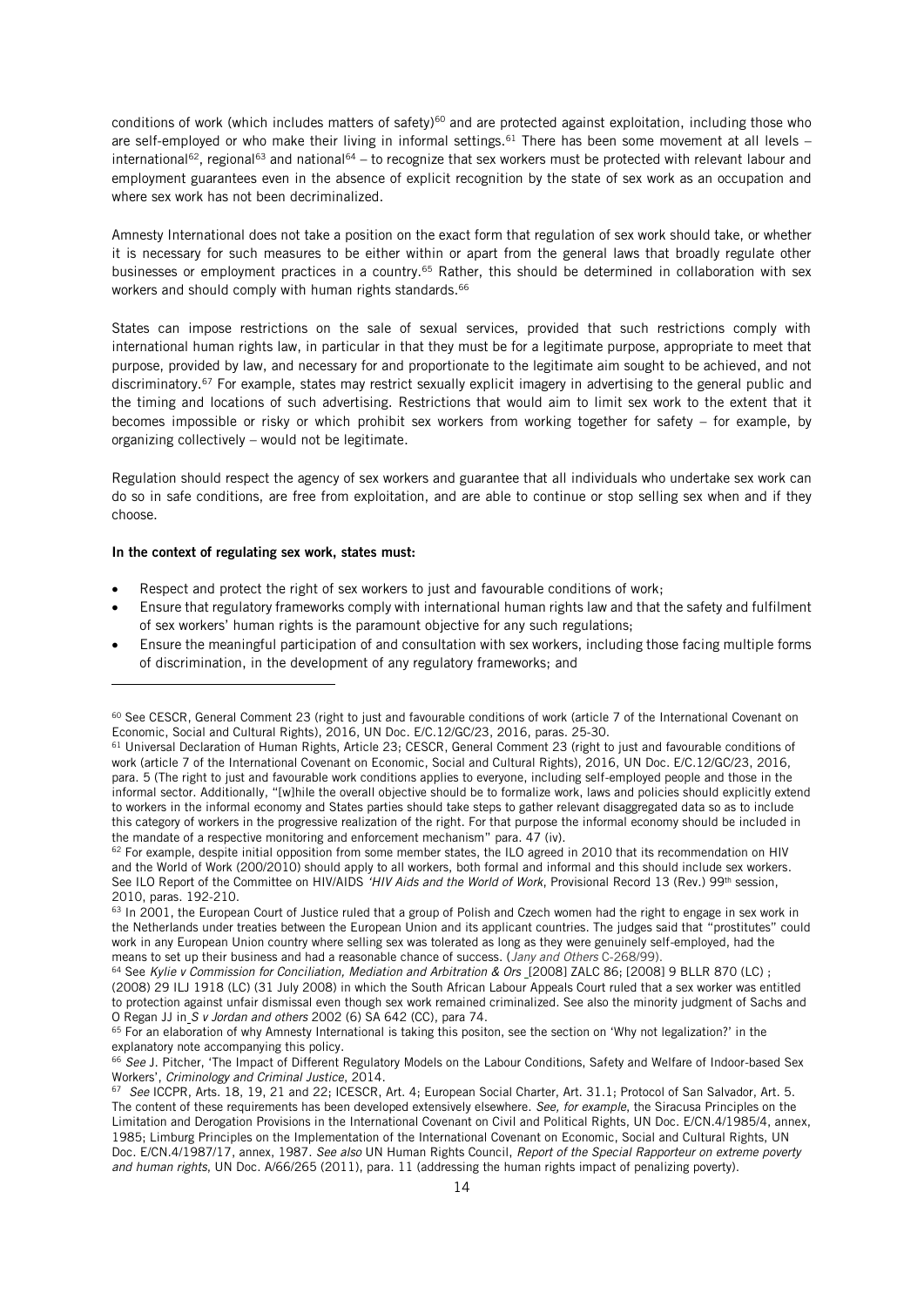Recognize the rights of sex workers to associate and to form and/or join trade unions.

## <span id="page-14-0"></span>CONSENT

A key component of Amnesty International's definition of sex work is the focus on consent as a factor to distinguish sex work from human trafficking, sexual exploitation, sexual violence and gender-based violence. While there is no clear definition of consent under international law, for purposes of this policy, Amnesty International uses the term to mean the voluntary and ongoing agreement to engage in a particular sexual activity. Consenting to sex does not mean consenting to violence. Rather, sex workers, like other persons, can change or rescind their consent to have or sell sex at any point and this must be respected by all parties (e.g. clients, potential clients, third parties, police, judges and other law enforcement officials). Where consent is not voluntary and ongoing, including when a person's changed or rescinded consent is not respected, this constitutes rape and is a human rights abuse and must be treated as a criminal offence. Consent analysis is necessarily fact- and context-specific and the views, perspectives and experiences of individuals selling sex should be prioritized in any consideration of issues related to consent. Law enforcement bodies, other government bodies and clients often make assumptions, based on stereotypes, that sex workers always consent to sex (because they may engage in sex frequently for their work) or, conversely, that sex workers can never consent to sex (because no one could rationally consent to selling sex). These assumptions lead to violation of sex workers' human rights, particularly their safety, access to justice and equal protection under the law. Criminalization of sex work often reinforces these problematic assumptions.

Decisions to sell sex can be influenced by situations of poverty and/or marginalization. Such situations do not necessarily undermine or negate a person's consent. Constrained circumstances do not eliminate an individual's ability to make decisions about their own lives, except under particular circumstances that amount to coercionwhere an individual faces threats, violence or abuse of authority.

Nevertheless, there may be an increased risk of exploitation for individuals making decisions in the context of poverty, displacement and/or conflict. States have obligations to protect all individuals from exploitation and the conditions that create a risk of exploitation. However, in doing so, states must also recognize and respect the agency and capacity of adults engaged in consensual sex work. States must address the conditions that give rise to exploitation, by enhancing sex workers' choices and control over their own circumstances.<sup>68</sup>

# <span id="page-14-1"></span>LEAVING SEX WORK

l

In the same way that forms of intersectional discrimination can limit employment options for people considering selling sex, they can also curtail individuals' ability to leave sex work. Leaving sex work may be particularly challenging for women, for a number of reasons: they may have limited access to education and therefore employment opportunities; they may have caregiver responsibilities which prevent other employment opportunities; or may be denied land and property rights including as a result of marital status, divorce and inheritance laws; or because of cultural frameworks which discriminate against women. In addition, individuals who face discrimination and inequalities on the basis of their sexual orientation or gender identity, race, caste, ethnicity, Indigenous identity, migrant or other status may also face significant barriers to leaving sex work. Those who have criminal records due to their involvement in sex work may struggle to find other employment and thus may be constrained to remain in sex work.

States have obligations to address discrimination and inequalities and to provide a sufficient social safety net to ensure that no person has to rely on sex work due to poverty or discrimination and that everyone can leave when and if they choose.

### To ensure that individuals are in a position to leave sex work, states must:

- Provide adequate and timely access to support through, for example, state benefits, education and training and/or freely chosen alternative employment; 69
- Develop and implement support programmes, in meaningful consultation with sex workers, including those

<sup>&</sup>lt;sup>68</sup> For further analysis, see the section on 'Coercion, consent and autonomy' in the explanatory note accompanying this policy. <sup>69</sup> See CEDAW, Concluding Observations: Sweden, UN Doc. CEDAW/C/SWE/CO/8-9, 2016, para. 26 (recommends strengthening the assistance provided to women and girls who wish to leave prostitution, including by providing alternative income generating opportunities).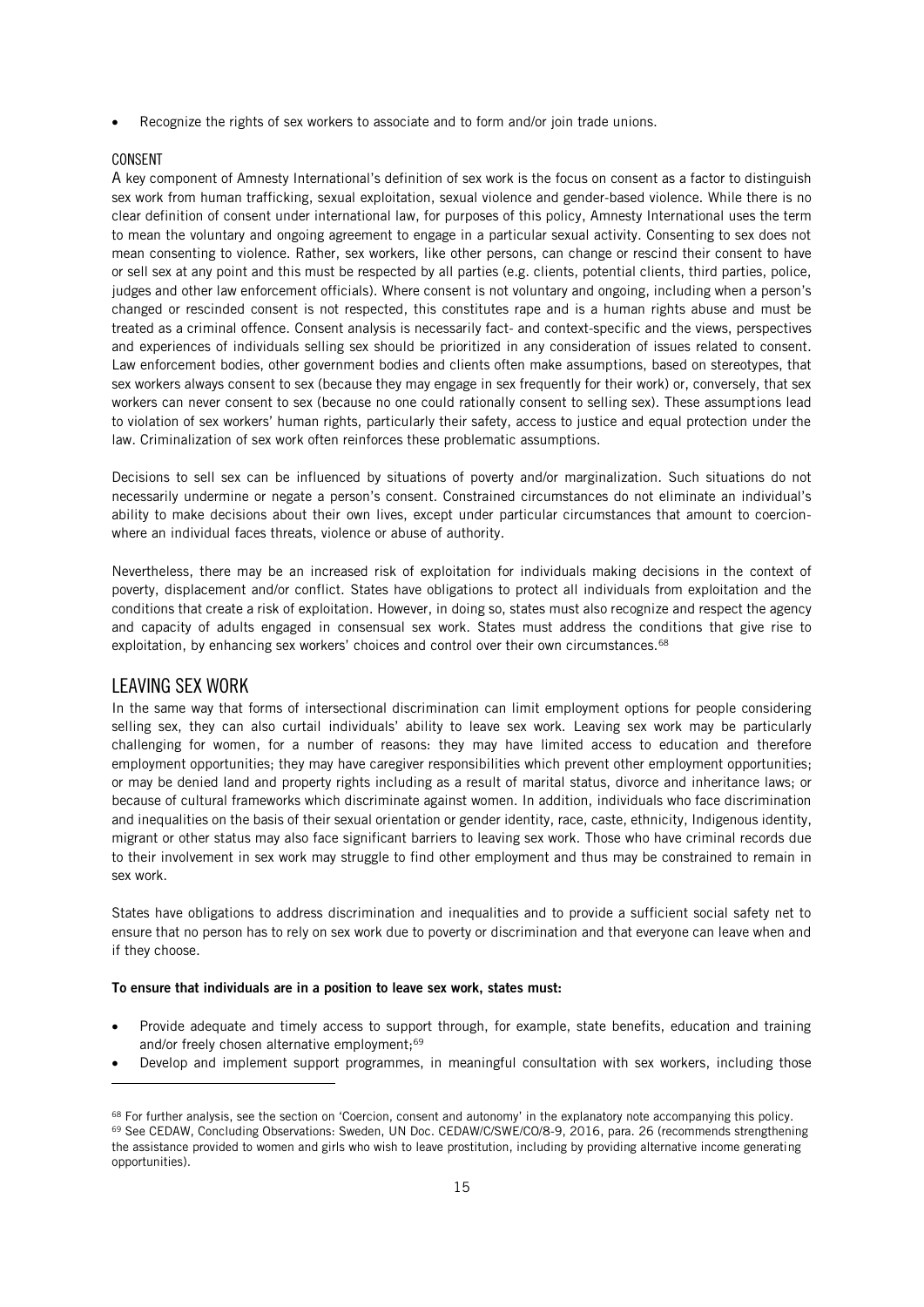facing multiple forms of discrimination, that are responsive to the lived experiences of sex workers and respect individual agency;

- Guarantee that sex workers are not compelled to participate in coercive "rehabilitation" programmes;
- Provide targeted support and care to those who have been victims of human rights abuses and exploitation within sex work;
- Take measures to remove common barriers to alternative and supplementary forms of employment that sex workers face (such as issues relating to criminal records or employment history checks), remove any legal barriers to exit from sex work and protect former sex workers from discrimination on the basis of their previous sex work; 70
- Tackle gender inequality and discrimination against cisgender women and transgender people in the field of employment, including by reforming discriminatory laws, policies and practices that diminish their opportunities in the economy, and taking steps to end gender stereotypes, rigid gender roles and prejudice that undermine their equal participation in the economy; $^{71}$  and adopt effective measures, including temporary special measures, to eliminate occupational segregation based on gender stereotypes;<sup>72</sup> and
- Combat stigma and discrimination against people who are gender non-conforming that inhibit their access to education and employment opportunities or enable and reinforce violence against them by state and non-state actors, and work to dismantle gender stereotypes that lead to punishment of those who transgress gender norms.

# <span id="page-15-0"></span>HUMAN TRAFFICKING

j

Human trafficking amounts to a grave human rights abuse and states have an obligation under international human rights and international criminal law to ensure that it is recognized as a criminal offence. Amnesty International supports the criminalization of human trafficking and calls on states to guarantee effective legal protections against it. States must investigate, prosecute and bring traffickers to justice and guarantee victims access to justice and reparation, including with all necessary levels of support. Trafficking victims should not be criminalized.

The UN Trafficking Protocol defines trafficking as constituting three elements:

- 1. An "action": that is, the recruitment, transportation, transfer, harbouring or receipt of persons;
- 2. A "means" by which that action is achieved (threat or use of force or other forms of coercion, abduction, fraud, deception, abuse of power or a position of vulnerability, and the giving or receiving of payments or benefits to achieve consent of a person having control over another person); and
- 3. A "purpose" (of the action/means): specifically, exploitation.<sup>1</sup>

All three elements must be present to constitute "trafficking in persons" under the UN Trafficking Protocol.<sup>1</sup> The only exception is when the victim is a child, in which case the "means" requirement is no longer an element of the crime.

Sex work (which must be between adults and consensual in order to be considered sex work) is distinct from human trafficking. The conflation of human trafficking with sex work can result in broad and over-reaching initiatives that seek to eradicate all commercial sex as a means to end trafficking. Such approaches work in practice to violate sex workers' human rights,<sup>73</sup> and in general can make sex workers and people who have been trafficked more vulnerable to violence and harm.<sup>74</sup> Additionally, there is a lack of evidence to suggest that such approaches are successful in addressing trafficking (in terms of preventing, identifying and protecting victims and supporting prosecution of

 $70$  For example, sex workers in licensed brothels in Tunisia who wish to leave their jobs must demonstrate their ability to earn a living through "honest" means, and obtain authorization from the police, thereby creating a barrier to exit. See Amnesty International*, Assaulted and accused: Sexual and gender-based violence in Tunisia*, (MDE 30/2814/2015), p. 44.

<sup>71</sup> CEDAW Committee, General Recommendation 28, UN Doc. CEDAW/C/GC/28, para. 22; CEDAW Committee, Concluding Observations: Greece, UN Doc. CEDAW/C/GRC/CO/7 (26 March 2013), para. 29(b); CEDAW Committee, Concluding Observations: Turkmenistan, UN Doc. CEDAW/C/TKM/CO/3-4 (9 November 2012), para. 33(c).

<sup>72</sup> CEDAW Committee, Concluding Observations: Bahamas, UN Doc. CEDAW/C/BHS/CO/1-4 (2012), para. 34(b).

<sup>&</sup>lt;sup>73</sup> The Recommended Principles and Guidelines on Human Rights and Human Trafficking issued by the Office of the High Commissioner for Human Rights' require that states should consider: "*Taking steps to ensure that measures adopted for the purpose of preventing and combating trafficking in persons do not have an adverse impact on the rights and dignity of persons, including those who have been trafficked".* Recommended Principles and Guidelines on Human Rights and Human Trafficking, OHCHR, 2002, p. 3.

 $74$  For further analysis, see the sections on 'International Standards on Trafficking in Persons', 'Trafficking in persons and its conflation with sex work', 'Methodological difficulties in human trafficking research' and 'Impact of calls for decriminalization of sex work on anti-trafficking initiatives' in the explanatory note accompanying this policy.